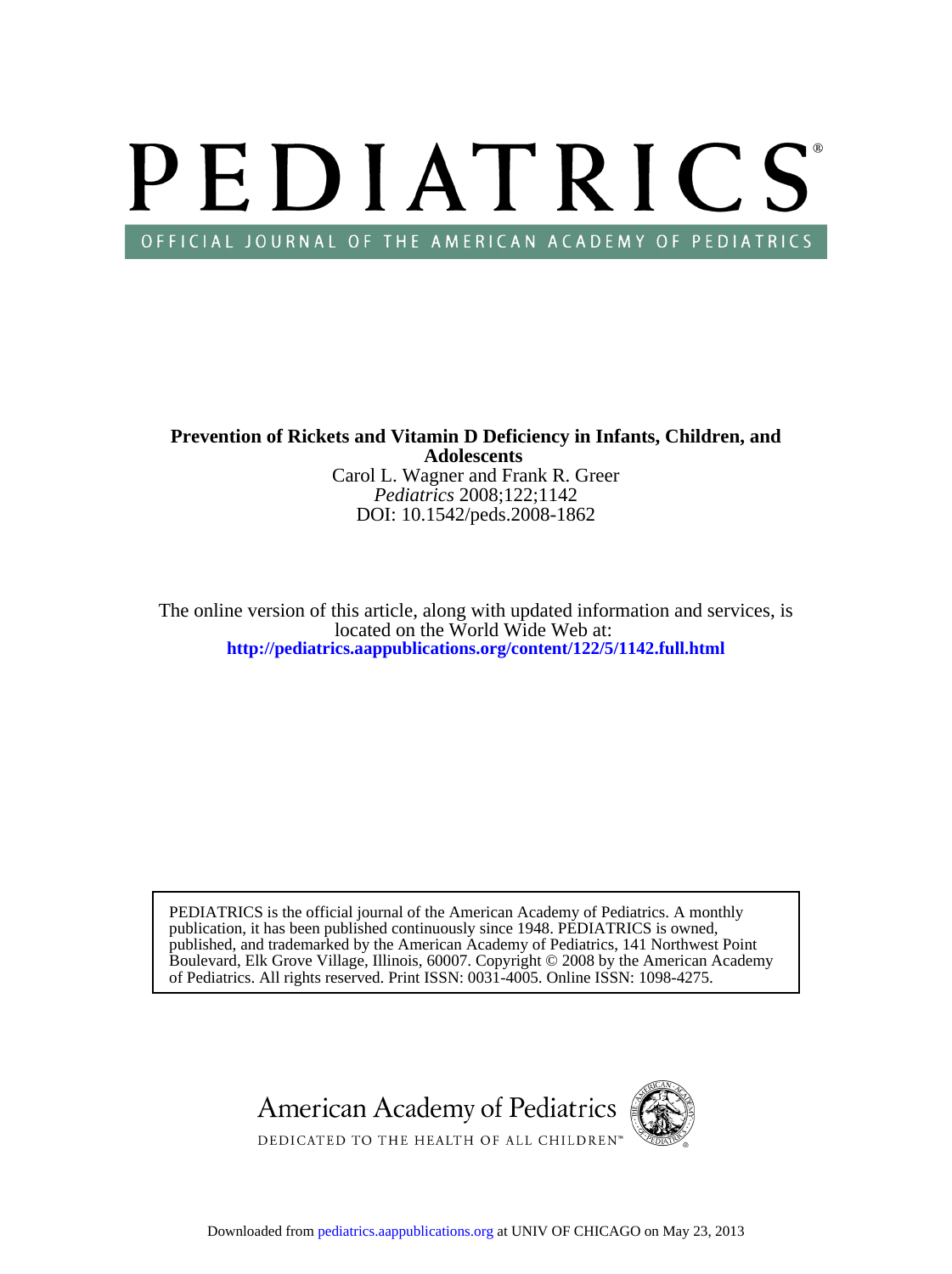# **Prevention of Rickets and Vitamin D Deficiency in Infants, Children, and Adolescents**

**Carol L. Wagner, MD, Frank R. Greer, MD, and the Section on Breastfeeding and Committee on Nutrition**

#### **ABSTRACT**

Rickets in infants attributable to inadequate vitamin D intake and decreased exposure to sunlight continues to be reported in the United States. There are also concerns for vitamin D deficiency in older children and adolescents. Because there are limited natural dietary sources of vitamin D and adequate sunshine exposure for the cutaneous synthesis of vitamin D is not easily determined for a given individual and may increase the risk of skin cancer, the recommendations to ensure adequate vitamin D status have been revised to include all infants, including those who are exclusively breastfed and older children and adolescents. It is now recommended that all infants and children, including adolescents, have a minimum daily intake of 400 IU of vitamin D beginning soon after birth. The current recommendation replaces the previous recommendation of a minimum daily intake of 200 IU/day of vitamin D supplementation beginning in the first 2 months after birth and continuing through adolescence. These revised guidelines for vitamin D intake for healthy infants, children, and adolescents are based on evidence from new clinical trials and the historical precedence of safely giving 400 IU of vitamin D per day in the pediatric and adolescent population. New evidence supports a potential role for vitamin D in maintaining innate immunity and preventing diseases such as diabetes and cancer. The new data may eventually refine what constitutes vitamin D sufficiency or deficiency. *Pediatrics* 2008;122:1142–1152

#### **INTRODUCTION**

This statement is intended to replace a 2003 clinical report from the American Academy of Pediatrics (AAP),<sup>1</sup> which recommended a daily intake of 200 IU/day

of vitamin D for all infants (beginning in the first 2 months after birth), children, and adolescents. The new recommended daily intake of vitamin D is 400 IU/day for all infants, children, and adolescents beginning in the first few days of life.

#### **BACKGROUND**

Rickets attributable to vitamin D deficiency is known to be a condition that is preventable with adequate nutritional intake of vitamin D.2–6 Despite this knowledge, cases of rickets in infants attributable to inadequate vitamin D intake and decreased exposure to sunlight continue to be reported in the United States and other Western countries, particularly with exclusively breastfed infants and infants with darker skin pigmentation.<sup>4,7–14</sup> Rickets, however, is not limited to infancy and early childhood, as evidenced by cases of rickets caused by nutritional vitamin D deficiency being reported in adolescents.15

Rickets is an example of extreme vitamin D deficiency, with a peak incidence between 3 and 18 months of age. A state of deficiency occurs months before rickets is obvious on physical examination, and the deficiency state may also present with hypocalcemic seizures, $16-18$  growth failure, lethargy, irritability, and a predisposition to respiratory infections during infancy.16–22 In a retrospective review of children presenting with vitamin D deficiency in the United Kingdom,16 there were 2 types of presentations. The first was symptomatic hypocalcemia (including seizures) occurring during periods of rapid growth, with increased metabolic demands, long before any physical findings or radiologic evidence of vitamin D deficiency occurred. The second clinical presentation was that of a more chronic disease, with rickets and/or decreased bone mineralization and either normocalcemia or asymptomatic hypocalce-

Guidance for the Clinician in Rendering Pediatric Care

of Pediatrics

www.pediatrics.org/cgi/doi/10.1542/ peds.2008-1862

doi:10.1542/peds.2008-1862

All clinical reports from the American Academy of Pediatrics automatically expire 5 years after publication unless reaffirmed, revised, or retired at or before that time.

The guidance in this report does not indicate an exclusive course of treatment or serve as a standard of medical care. Variations, taking into account individual circumstances, may be appropriate.

#### **Key Words**

vitamin D, vitamin D deficiency, rickets, vitamin D requirements, infants, children, adolescents, 25-hydroxyvitamin D, vitamin D supplements

#### **Abbreviations**

AAP—American Academy of Pediatrics 25-OH-D—25-hydroxyvitamin D 1,25-OH<sub>2</sub>-D-1,25-dihydroxyvitamin D PTH—parathyroid hormone PEDIATRICS (ISSN Numbers: Print, 0031-4005; Online, 1098-4275). Copyright © 2008 by the American Academy of Pediatrics

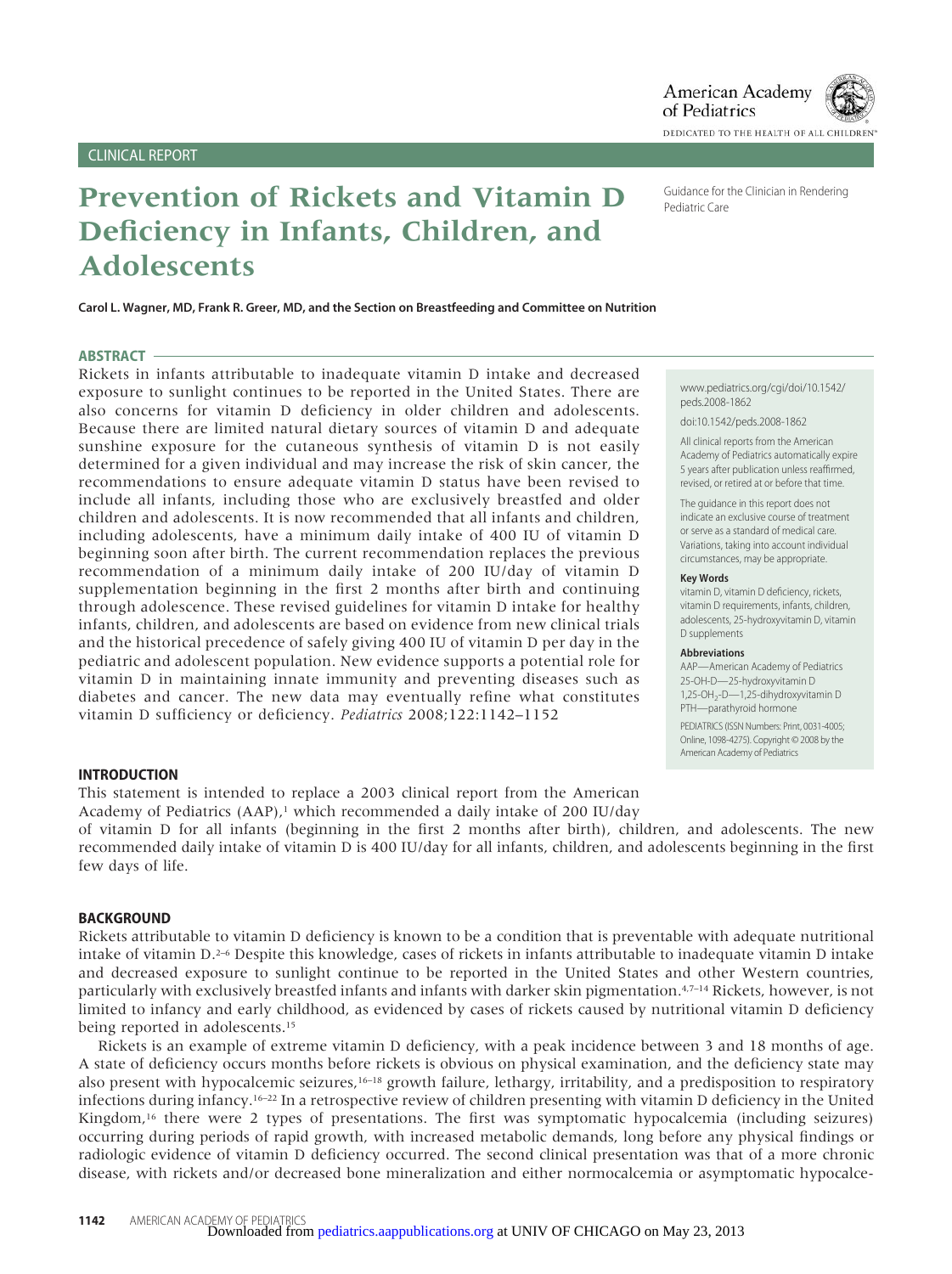#### **TABLE 1 Vitamin D Deficiency: Stages and Clinical Signs**

| <b>TABLE 1</b> Vitamin D Deficiency: Stages and Clinical Signs                                                                                                                                                                                                                                                                                    |
|---------------------------------------------------------------------------------------------------------------------------------------------------------------------------------------------------------------------------------------------------------------------------------------------------------------------------------------------------|
| 1. Stages of vitamin D deficiency                                                                                                                                                                                                                                                                                                                 |
| Stage I                                                                                                                                                                                                                                                                                                                                           |
| 25-OH-D level decreases, resulting in hypocalcemia and euphosphatemia; 1,25-OH <sub>2</sub> -D may increase or remain unchanged                                                                                                                                                                                                                   |
| Stage II                                                                                                                                                                                                                                                                                                                                          |
| 25-OH-D level continues to decrease; PTH acts to maintain calcium through demineralization of bone; the patient remains eucalcemic and                                                                                                                                                                                                            |
| hypophosphatemic and has a slight increase in the skeletal alkaline phosphatase level                                                                                                                                                                                                                                                             |
| Stage III                                                                                                                                                                                                                                                                                                                                         |
| Severe 25-OH-D deficiency with hypocalcemia, hypophosphatemia, and increased alkaline phosphatase; bones have overt signs of demineralization                                                                                                                                                                                                     |
| 2. Clinical signs of vitamin D deficiency                                                                                                                                                                                                                                                                                                         |
| • Dietary calcium absorption from the gut decreases from 30%–40% to 10%–15% when there is vitamin D deficiency                                                                                                                                                                                                                                    |
| • Low concentrations of 25-OH-D trigger the release of PTH in older infants, children, and adolescents in an inverse relationship not typically seen with young<br>infants; the increase in PTH mediates the mobilization of calcium from bone, resulting in a reduction of bone mass; as bone mass decreases, the risk<br>of fractures increases |
| $\circ$ Rickets                                                                                                                                                                                                                                                                                                                                   |
| Enlargement of the skull, joints of long bones, and rib cage; curvature of spine and femurs; generalized muscle weakness                                                                                                                                                                                                                          |
| ○ Osteomalacia and osteopenia                                                                                                                                                                                                                                                                                                                     |
| O Abnormal immune function with greater susceptibility to acute infections and other long-latency disease states (see below)                                                                                                                                                                                                                      |
| 3. Potential latent disease processes associated with vitamin D deficiency                                                                                                                                                                                                                                                                        |
| • Dysfunction of the innate immune system is noted with vitamin D deficiency                                                                                                                                                                                                                                                                      |
| O Immunomodulatory actions may include                                                                                                                                                                                                                                                                                                            |
| • Potent stimulator of innate immune system acting through Toll-like receptors on monocytes and macrophages                                                                                                                                                                                                                                       |
| • Decrease threshold for long-latency diseases such as cancers (including leukemia and colon, prostate, and breast cancers), psoriasis, diabetes mellitus,<br>and autoimmune diseases (eq, multiple sclerosis, rheumatoid arthritis, systemic lupus erythematosis)                                                                                |

mia. (For a more complete review of nutritional rickets and its management, please refer to the recent publication in *Endocrinology and Metabolism Clinics of North America* on the topic.23)

There are 2 forms of vitamin D:  $D_2$  (ergocalciferol, synthesized by plants) and  $D_3$  (cholecalciferol, synthesized by mammals). The main source of vitamin D for humans is vitamin  $D_3$  through its synthesis in the skin when UV-B in the range of 290 to 315 nm converts 7-dehydrocholesterol into previtamin  $D_3$ . Through the heat of the skin, previtamin  $D_3$  is further transformed into vitamin  $D_3$ , which then binds to the vitamin D– binding protein and is transported to the liver and converted to 25-hydroxyvitamin D (25-OH-D) by the action of 25-hydroxylase. 25-OH-D, the nutritional indicator of vitamin D, undergoes a second hydroxylation in the kidney and other tissues to become 1,25-dihydroxyvitamin D  $(1,25\text{-}OH_{2}\text{-}D)$ . Vitamin D is an important prehormone with active metabolites (25-OH-D and  $1,25$ -OH<sub>2</sub>-D) that are involved in many metabolic processes beyond bone integrity and calcium homeostasis.24 More-detailed reviews of vitamin D physiology and metabolism are available from Hathcock et al,<sup>25</sup> Holick,<sup>26</sup> Webb,<sup>27</sup> and Misra et al.<sup>23</sup>

It is important to note that measuring the concentration of 1,25-OH<sub>2</sub>-D instead of 25-OH-D for assessment of vitamin D status can lead to erroneous conclusions, because  $1,25$ -OH<sub>2</sub>-D concentrations will be normal or even elevated in the face of vitamin D deficiency as a result of secondary hyperparathyroidism (see Table 1). Prevention of vitamin D deficiency and achieving adequate intake of vitamin D and calcium throughout childhood may reduce the risk of osteoporosis as well as other long-latency disease processes that have been associated with vitamin D– deficiency states in adults.<sup>28–31</sup>

The presence of vitamin D as a natural ingredient in food in most diets is limited, occurring in relatively significant amounts only in fatty fish and certain fish oils, liver and fat from aquatic mammals, and egg yolks of chickens fed vitamin D.32 In adults, new evidence suggests that vitamin D plays a vital role in maintaining innate immunity<sup>33</sup> and has been implicated in the prevention of certain disease states including infection, 34,35 autoimmune diseases (multiple sclerosis,28,33,36,37 rheumatoid arthritis<sup>38</sup>), some forms of cancer (breast, ovarian, colorectal, prostate),  $24,30,39-42$  and type 2 diabetes mellitus.43–45 Results from prospective observational studies also suggest that vitamin D supplements in infancy and early childhood may decrease the incidence of type 1 diabetes mellitus.46–50

#### **RECOMMENDED DAILY INTAKE OF VITAMIN D FOR INFANTS AND CHILDREN**

In partnership with the Institute of Medicine, the National Academy of Sciences Panel for Vitamin D recommended in 1997 a daily intake of 200 IU vitamin D to prevent vitamin D deficiency in normal infants, children and adolescents.51 This recommendation was endorsed by the AAP in a previous clinical report.<sup>1</sup> The National Academy of Sciences guidelines for infants were based on data primarily from the United States, Norway, and China, which showed that an intake of at least 200 IU/day of vitamin D prevented physical signs of vitamin D deficiency and maintained the concentration of 25- OH-D at or above  $27.5 \text{ mmol/L}$  (11  $\text{ng/mL}$ ). These recommendations were made despite 50 years of clinical experience demonstrating that 400 IU of vitamin D (the concentration measured in a teaspoon of cod liver oil) not only prevented rickets but also treated it.52–55 Primarily on the basis of new information in adults linking

<sup>†</sup>Universal units of measure for 25-OH-D and 1,25-OH2-D are nmol/L. Conversion to ng/mL is made by dividing the value expressed in nmol/L by 2.496. Thus, 80 nmol/L becomes 32 ng/mL.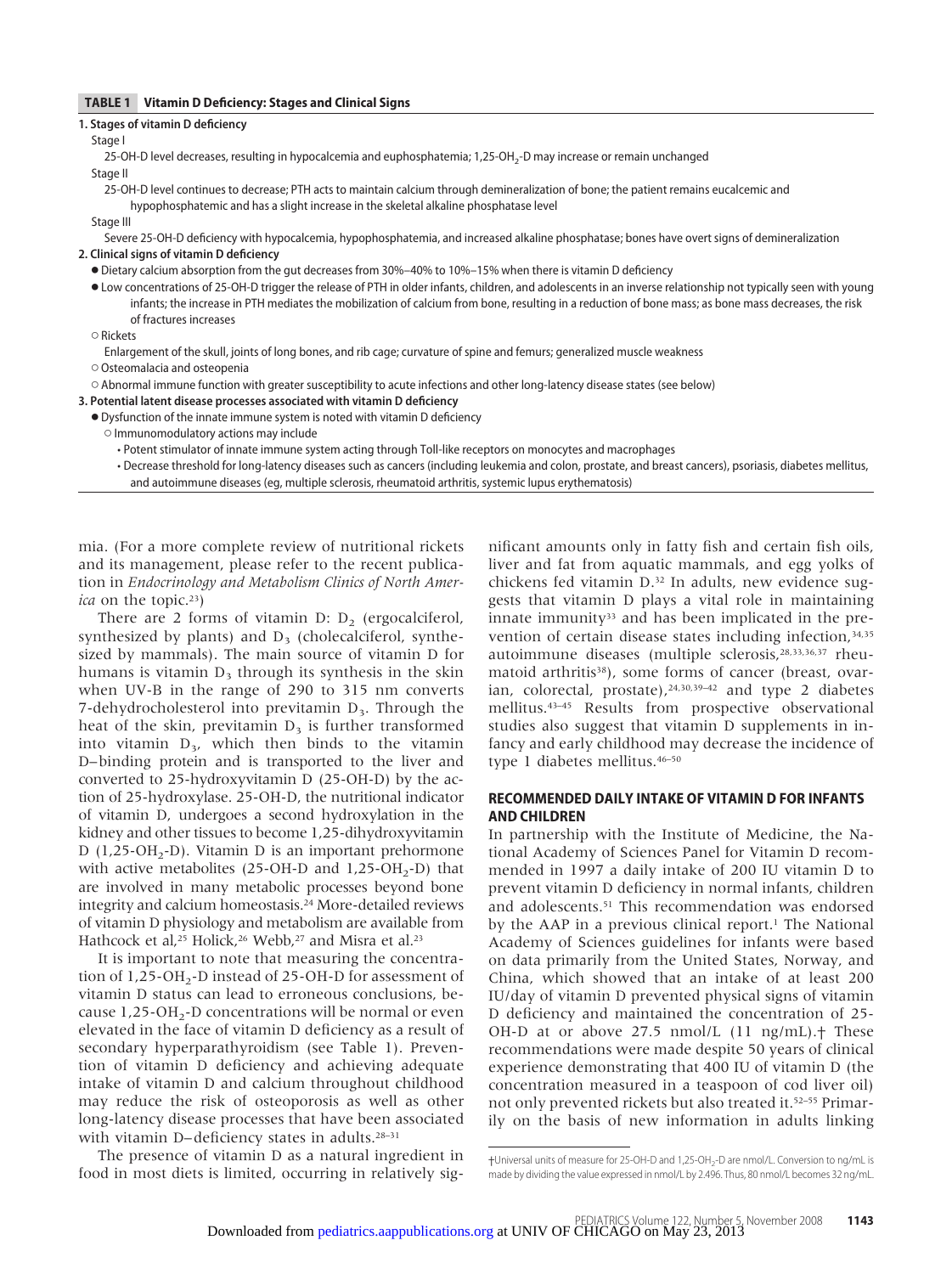other biomarkers (parathyroid hormone [PTH], insulin resistance, bone mineralization, and calcium absorption studies) to vitamin D deficiency, there is a growing concern that the previous recommendation of 200 IU/day as an adequate intake of vitamin D is not sufficient, even for infants and children.<sup>53,56-61</sup>

This new information has resulted in defining vitamin D deficiency in adults as a 25-OH-D concentration of 50 nmol/L and vitamin D insufficiency as a 25- OH-D concentration of 50 to 80 nmol/L.25,26,62–67 At the present time, however, consensus has not been reached with regard to the concentration of 25-OH-D to define vitamin D insufficiency for infants and children.66–69 Although there may not be a precise definition of what constitutes vitamin D insufficiency in infants and children, it is known that 200 IU/day of vitamin D will not maintain 25-OH-D concentrations at >50 nmol/L in infants, the concentration attributed to vitamin D sufficiency in adults.62,67,70–74 On the other hand, 400 IU/day of vitamin D has been shown to maintain serum  $25-OH-D$  concentrations at  $>50$ nmol/L in exclusively breastfed infants.73 It is also of note that liquid vitamins and vitamin D– only preparations available in the United States conveniently supply 400 IU/day, not 200 IU/day, in either drop or milliliter preparations.

#### **SUNLIGHT EXPOSURE AND VITAMIN D**

Historically, the main source of vitamin D has been via synthesis in the skin from cholesterol after exposure to UV-B light. Full-body exposure during summer months for 10 to 15 minutes in an adult with lighter pigmentation will generate between 10 000 and 20 000 IU of vitamin  $D_3$  within 24 hours; individuals with darker pigmentation require 5 to 10 times more exposure to generate similar amounts of vitamin  $D_3$ .<sup>75–78</sup> The amount of UV exposure available for the synthesis of vitamin D depends on many factors other than just time spent outdoors. These factors include the amount of skin pigmentation, body mass, degree of latitude, season, the amount of cloud cover, the extent of air pollution, the amount of skin exposed, and the extent of UV protection, including clothing and sunscreens.56,77,79–81 The Indoor Air Quality Act of 1989 reported that Americans spent an average of 93% of their time indoors, $82$  supporting the higher prevalence of lower 25-OH-D concentrations among adult Americans.83,84 More recently, vitamin D deficiency (as defined by concentrations of  $25$ -OH-D  $\leq$  25 nmol/L) among school-aged children and adolescents has been reported, reflecting modern-day lifestyle changes.3,6,9,58,85–96

The multitude of factors that affect vitamin D synthesis by the skin,27 the most important of which is degree of skin pigmentation, make it difficult to determine what is adequate sunshine exposure for any given infant or child.97–99 Furthermore, to limit exposure to UV light, the Centers for Disease Control and Prevention, with the support of many organizations including the AAP and the American Cancer Society, launched a major public health campaign in 1998 to increase public awareness about sunlight exposure

and the risks of various skin cancers.100 Indirect epidemiologic evidence now suggests that the age at which direct sunlight exposure is initiated is even more important than the total sunlight exposure over a lifetime in determining the risk of skin cancer.101–105 Among dermatologists, there is active discussion about the risks and potential benefits of sun exposure and/or oral vitamin D supplementation<sup>97,99,106</sup>; however, the vast majority would agree with the current AAP guidelines for decreasing sunlight exposure, which include the advice that infants younger than 6 months should be kept out of direct sunlight. Although the AAP encourages physical activity and time spent outdoors, children's activities that minimize sunlight exposure are preferred, and when outdoors, protective clothing as well as sunscreens should be used.105 In following these guidelines, vitamin D supplements during infancy, childhood, and adolescence are necessary.

#### **PREGNANCY, VITAMIN D, AND THE FETUS**

The Institute of Medicine in 1997<sup>51</sup> and a Cochrane review in 2002107 concluded that there are few data available regarding maternal vitamin D requirements during pregnancy, despite the fact that maternal vitamin D concentrations largely determine the vitamin D status of the fetus and newborn infant. With restricted vitamin D intake and sunlight exposure, maternal deficiency may occur, as has been documented in a number of studies.107–113

Recent work has demonstrated that in men and nonpregnant women, oral vitamin D intake over a 4- to 5-month period will increase circulating 25-OH-D concentrations by approximately 0.70 nmol/L for every 40 IU of vitamin D ingested,114,115 which is consistent with earlier work performed in pregnant women. In those studies, as predicted by vitamin D kinetics, supplements of 1000 IU/day of vitamin D to pregnant women resulted in a 12.5 to 15.0 nmol/L increase in circulating 25-OH-D concentrations in both maternal and cord serum compared with nonsupplemented controls.108–110 Maternal 25-OH-D concentrations ranged from a mean of approximately 25 nmol/L at baseline to 65  $\pm$  17.5 nmol/L at 230 days of gestation in the group of women who received 1000 IU of vitamin D per day during the last trimester. In comparison, 25-OH-D concentrations were  $32.5 \pm 20.0 \text{ nmol/L}$  in the unsupplemented control group. These data suggest that doses exceeding 1000 IU of vitamin D per day are necessary to achieve  $25$ -OH-D concentrations of  $>50$  nmol/L in pregnant women.108–115 The significance of these findings for those who care for the pediatric population is that when a woman who has vitamin D deficiency gives birth, her neonate also will be deficient.

It is important to note that women with increased skin pigmentation or who have little exposure of their skin to sunlight are at a greater risk of vitamin D deficiency and may need additional vitamin D supplements, especially during pregnancy and lactation.71 In a study by van der Meer et al,<sup>116</sup> >50% of pregnant women with darker pigmentation in the Netherlands were vitamin D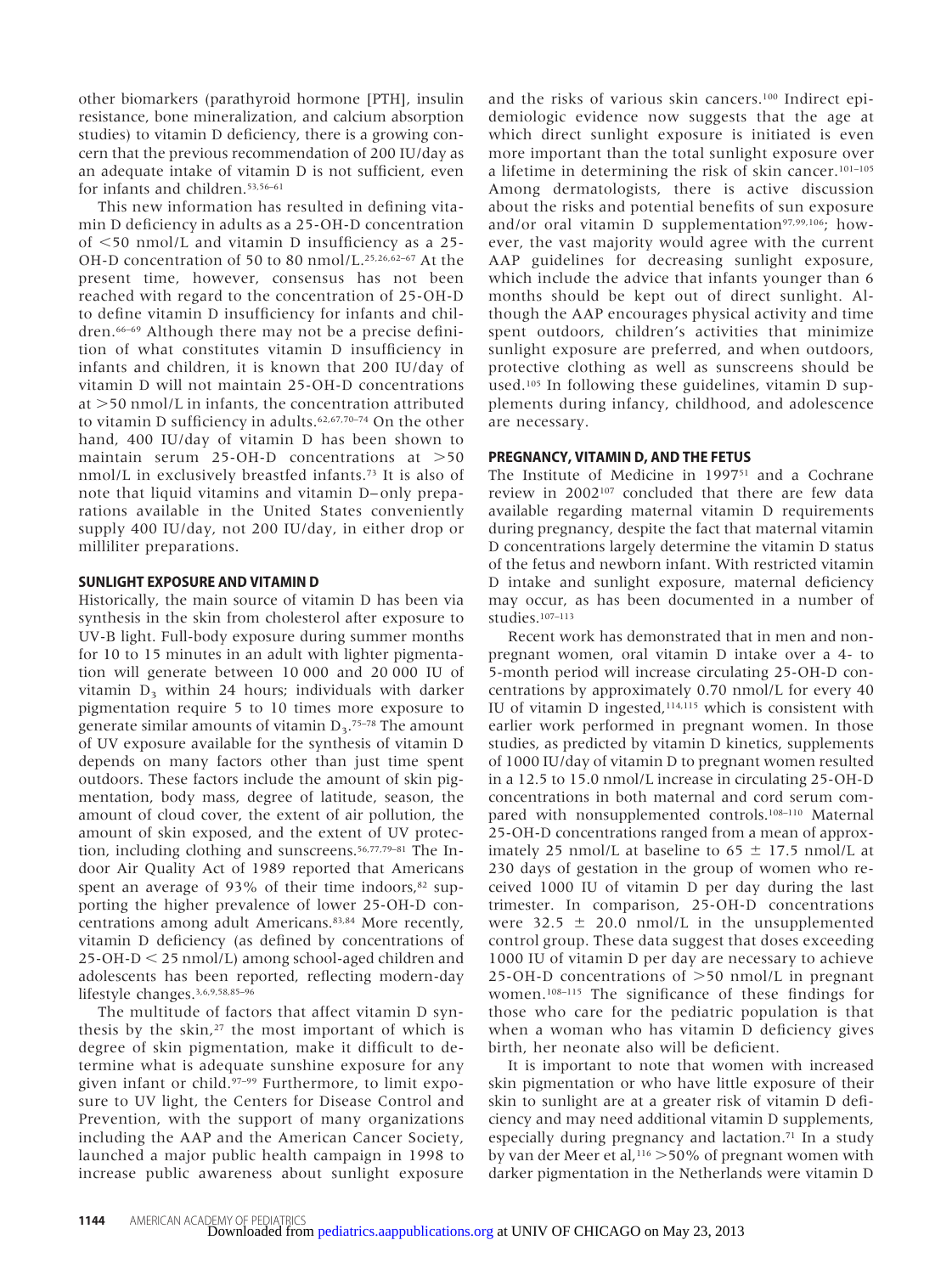deficient, as defined by a  $25$ -OH-D concentration of  $\leq$ 25 nmol/L.

Studies in human subjects have shown a strong relationship between maternal and fetal circulating (cord blood) 25-OH-D concentrations.117–120 With severe maternal vitamin D deficiency, the fetus may rarely develop rickets in utero and manifest this deficiency at birth.<sup>71</sup> Supplementation with 400 IU of vitamin D per day during the last trimester of pregnancy has minimal effect on circulating 25-OH-D concentrations in the mother and her infant at term.112 An unsupplemented infant born to a vitamin D– deficient mother will reach a state of deficiency more quickly than an infant whose mother was replete during pregnancy.71

Adequate nutritional vitamin D status during pregnancy is important for fetal skeletal development, tooth enamel formation, and perhaps general fetal growth and development.121 There is some evidence that the vitamin D status of the mother has long-term effects on her infant. In a recent Canadian study by Mannion et al comparing growth parameters in newborn infants with the maternal intakes of milk and vitamin D during pregnancy, investigators found an association between vitamin D intake during pregnancy and birth weight but not infant head circumference or length at birth.122 With every additional 40 IU of maternal vitamin D intake, there was an associated 11-g increase in birth weight. Another study of the intrauterine effect of maternal vitamin D status revealed a significant association between umbilical cord 25-OH-D concentrations and head circumference at 3 and 6 months' postnatal age that persisted after adjustment for confounding factors.109,111 A study performed in the United Kingdom during the 1990s demonstrated that higher maternal vitamin D status during pregnancy was associated with improved bonemineral content and bone mass in children at 9 years of age.123

Given the growing evidence that adequate maternal vitamin D status is essential during pregnancy, not only for maternal well-being but also for fetal development,71,122,124,125 health care professionals who provide obstetric care should consider assessing maternal vitamin D status by measuring the 25-OH-D concentrations of pregnant women. On an individual basis, a mother should be supplemented with adequate amounts of vitamin  $D_3$  to ensure that her 25-OH-D levels are in a sufficient range (>80 nmol/L).<sup>25,26,64,66,67</sup> The knowledge that prenatal vitamins containing 400 IU of vitamin  $D_3$ have little effect on circulating maternal 25-OH-D concentrations, especially during the winter months, should be imparted to all health care professionals involved in the care of pregnant women.<sup>26,64,71,115</sup>

#### **THE EFFECT OF MATERNAL VITAMIN D SUPPLEMENTATION DURING LACTATION ON THE VITAMIN D STATUS OF THE BREASTFED INFANT**

The vitamin D content of human milk (parental vitamin D compound plus 25-OH-D) is related to the lactating mother's vitamin D status.71–74,126 In a lactating mother supplemented with 400 IU/day of vitamin D, the vitamin

D content of her milk ranges from 25 to 78 IU/L.73,74,126–129 Infants who are exclusively breastfed but who do not receive supplemental vitamin D or adequate sunlight exposure are at increased risk of developing vitamin D deficiency and/or rickets.7,10–12,14,18,81,130 Infants with darker pigmentation are at greater risk of vitamin D deficiency,131 a fact explained by the greater risk of deficiency at birth<sup>132</sup> and the decreased vitamin D content in milk from women who themselves are deficient.<sup>127</sup>

A small number of studies have examined the effect of higher maternal supplements of vitamin D on the 25-OH-D concentrations in breastfed infants. Supplements of 1000 to 2000 IU of vitamin D per day to nursing mothers have little effect on the breastfeeding infant's vitamin D status as measured by infant 25-OH-D concentrations.81,133,134 In 2 recent pilot studies that involved lactating women supplemented with high-dose vitamin D (up to 6400 IU/day), the vitamin D content of the mothers' milk increased to concentrations as high as 873 IU/L without any evidence of maternal vitamin D toxicity.73,74 The 25-OH-D concentrations in breastfed infants of mothers who received 6400 IU/day of vitamin D increased from a mean concentration of 32 to 115 nmol/L. These results compared favorably with infants receiving 300 to 400 IU of vitamin D per day, whose 25-OH-D concentrations increased from a mean of 35 to 107 nmol/L. Although vitamin D concentrations can be increased in milk of lactating women by using large vitamin D supplements, such high-dose supplementation studies in lactating women must be validated and demonstrated to be safe in larger, more representative populations of women across the United States. Recommendations to universally supplement breastfeeding mothers with high-dose vitamin D cannot be made at this time. Therefore, supplements given to the infant are necessary.

#### **VITAMIN D SUPPLEMENTATION FOR BREASTFEEDING INFANTS**

Although it is clear and incontrovertible that human milk is the best nutritive substance for infants during the first year,<sup>135-137</sup> there has been concern about the adequacy of human milk in providing vitamin D.70,138 As such, the AAP published its 2003 vitamin D supplementation statement, $1$  recommending that all breastfed infants start to receive 200 IU of vitamin D per day within the first 2 months after delivery.

With improved understanding of the detrimental effects of insufficient vitamin D status before the appearance of rickets, studies in North America are continuing to examine the vitamin D status of children and appropriate 25-OH-D serum concentrations. A 2003 report of serum 25-OH-D status in healthy 6- to 23-month-old children in Alaska revealed that 11% had concentrations of 37 nmol/L and 20% had concentrations of 37 to 62 nmol/L.139,140 Thirty percent of the infants were still breastfeeding, and these infants were more likely to have serum 25-OH-D concentrations of  $\leq$ 37 nmol/L. After this study, the Alaskan Special Supplemental Nutrition Program for Women, Infants, and Children (WIC) began an initiative to actively identify breastfeeding chil-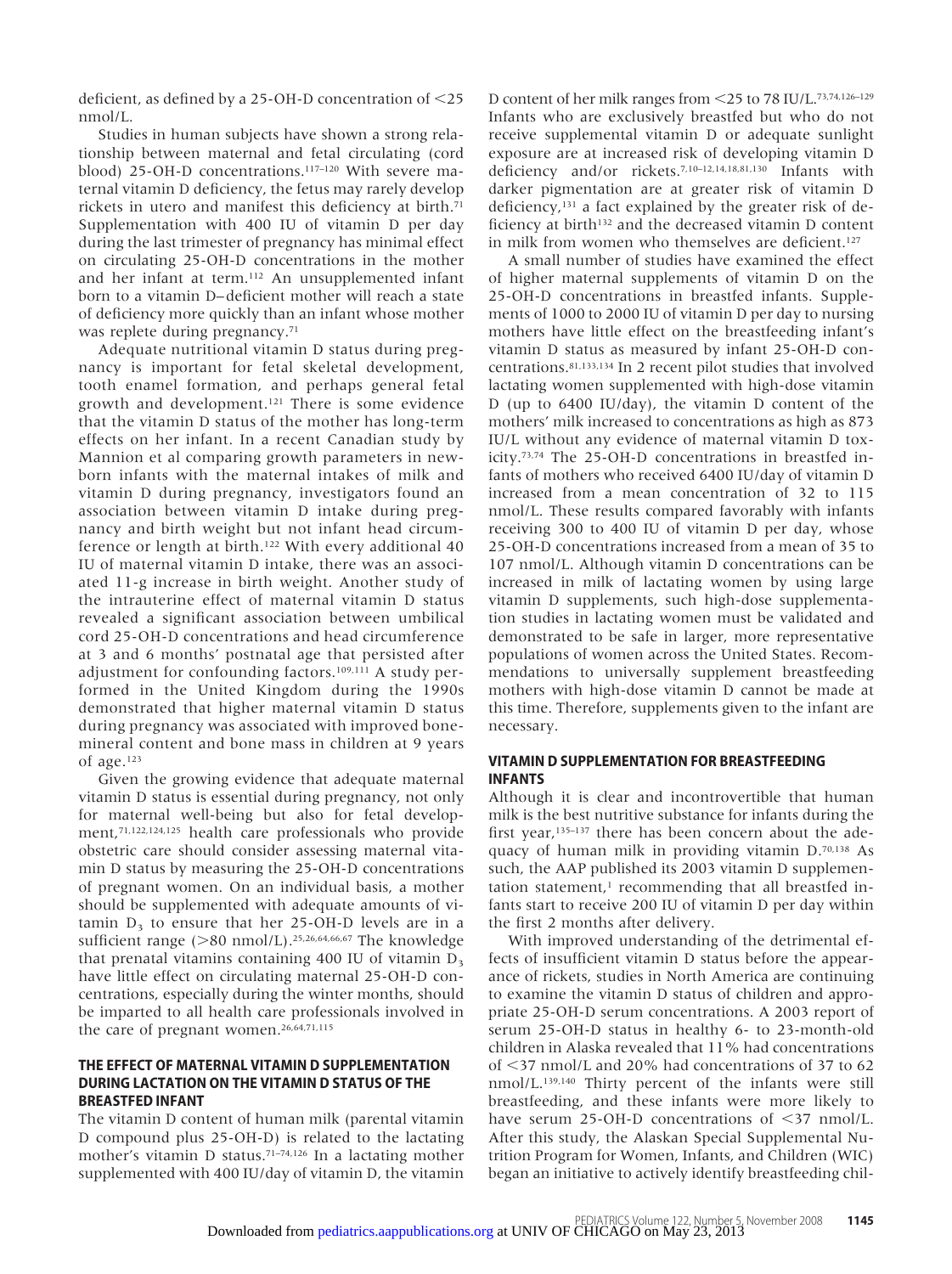#### **TABLE 2 Oral Vitamin D Preparations Currently Available in the United States (in Alphabetical Order)**

| Preparation <sup>a</sup>                                                                                | Dosage                                                                                                                                                                             |
|---------------------------------------------------------------------------------------------------------|------------------------------------------------------------------------------------------------------------------------------------------------------------------------------------|
| Bio-D-Mulsion (Biotics Research Laboratory, Rosenberg, TX;<br>www.bioticsresearch.com)                  | $\rm d$ drop contains 400 IU <sup>b</sup> ; also comes in a preparation of 2000 IU per drop <sup>b</sup> ;<br>corn oil preparation                                                 |
| Carlson Laboratories (Arlington Heights, IL; www.carlsonlabs.com)                                       | gel cap contains 400 IU; also comes in 2000-IU and 4000-IU gel caps and<br>in single-drop preparations of 400-IU, 1000-IU, and 2000-IU <sup>b</sup> ; safflower<br>oil preparation |
| Just D (Sunlight Vitamins Inc [Distributed by UnitDrugCo, Centennial, CO];<br>www.sunlightvitamins.com) | mL contains 400 IU; corn oil preparation                                                                                                                                           |
| Multivitamin preparations: polyvitamins (A, D, and C vitamin preparations) $\epsilon$                   | mL contains 400 IU; variable preparations that include glycerin and<br>water; may also contain propylene glycol and/or polysorbate 80                                              |

Note that higher-dose oral preparations may be necessary for the treatment of those with rickets in the first few months of therapy or for patients with chronic diseases such as fat malabsorption (cystic fibrosis) or patients chronically taking medications that interfere with vitamin D metabolism (such as antiseizure medications).

a A study by Martinez et al<sup>162</sup> showed that newborn and older infants preferred oil-based liquid preparations to alcohol-based preparations.

b Single-drop preparation may be better tolerated in patients with oral aversion issues, but proper instruction regarding administration of these drops must be given to the parents or care provider, given the increased risk of toxicity, incorrect dosing, or accidental ingestion.

c The cost of vitamin D–only preparations may be more than multivitamin preparations and could be an issue for health clinics that dispense vitamins to infants and children. The multivitamin preparation was the only preparation available until recently; therefore, there is a comfort among practitioners in dispensing multivitamins to all age groups.

dren and provide free vitamin supplements for them and a vitamin D fact sheet for their mothers. Another recent study by Ziegler et al<sup>141</sup> assessed the vitamin D status of 84 breastfeeding infants in Iowa (latitude 41°N). In the 34 infants who received no supplemental vitamin D, 8 (23%) infants had a serum 25-OH-D concentration of 27 nmol/L at 280 days of age. Of these 8 low measurements, 7 were made in the winter months (November through April). Thus, at this time it is prudent to recommend that all breastfed infants be given supplemental vitamin  $D_3$ .

The 2003 AAP statement recommended supplements of 200 IU of vitamin D per day to all breastfed infants within the first 2 months of life, after breastfeeding was well established.<sup>1</sup> This was in agreement with a 1997 report from the Institute of Medicine.51 This report's recommendation of 200 IU/day was largely based on a study that showed that among breastfed infants in northern China supplemented with 100 or 200 IU of vitamin D per day, there were no cases of rickets.<sup>142</sup> However, 17 of 47 infants and 11 of 37 infants receiving 100 or 200 IU of vitamin D per day, respectively, had serum concentrations of 25-OH-D at <27 nmol/L. Although corollary maternal serum concentrations were not measured, on the basis of vitamin D pharmacokinetics, maternal vitamin D status is assumed to have been abnormally low, thereby preventing adequate transfer of vitamin D in human milk. When the breastfeeding mother has marginal vitamin D status or frank deficiency, infant 25-OH-D concentrations are very low in unsupplemented infants, particularly in the winter months in latitudes further from the equator. It is clear that  $25$ -OH-D concentrations of  $>50$  nmol/L can be maintained in exclusively breastfed infants with supplements of 400 IU/day of vitamin D, which is the amount contained in 1 teaspoon of cod liver oil<sup>52,54</sup> and for which there is historic precedence of safety and prevention and treatment of rickets.<sup>5,6,143</sup>

Thus, given the evidence that (1) vitamin D deficiency can occur early in life, especially when pregnant women are deficient, (2) 25-OH-D concentrations are very low in unsupplemented breastfeeding infants, particularly in the winter months when mothers have marginal vitamin D status or are deficient, (3) that the amount of sunshine exposure necessary to maintain an adequate 25-OH-D concentration in any given infant at any point in time is not easy to determine, and (4) serum 25-OH-D concentrations are maintained at >50 nmol/L in breastfed infants with 400 IU of vitamin D per day, the following recommendation is made: A supplement of 400 IU/day of vitamin D should begin within the first few days of life and continue throughout childhood. Any breastfeeding infant, regardless of whether he or she is being supplemented with formula, should be supplemented with 400 IU of vitamin D, because it is unlikely that a breastfed infant would consume 1 L  $(\sim)$  qt) of formula per day, the amount that would supply 400 IU of vitamin D.

#### **FORMS OF VITAMIN D SUPPLEMENTS**

There are 2 forms of vitamin D that have been used as supplements: vitamin  $D_2$  (ergocalciferol, which is plant derived) and vitamin  $D_3$  (cholecalciferol, which is fish derived). It has been shown that vitamin  $D_3$  has greater efficacy in raising circulating 25-OH-D concentrations under certain physiological situations.144 Most fortified milk products and vitamin supplements now contain vitamin  $D_3$ . Vitamin D– only preparations are now available in the United States, in addition to the multivitamin liquids supplements, to provide the appropriate concentrations of 400 IU/mL (see Table 2). Some also contain 400 IU per drop, but such preparations must be prescribed with caution; explicit instruction and demonstration of use are essential because of the greater potential for a vitamin D overdose if several drops are administered at once.

The new vitamin D– only preparations are particularly appropriate for the breastfed infant who has no need for multivitamin supplements. The cost of purchase and administration of vitamin D either alone or in combination with vitamins A and C (as it is currently constituted) is minimal. Pediatricians and other health care professionals should work with the Special Supplemental Nutrition Program for Women, Infants, and Children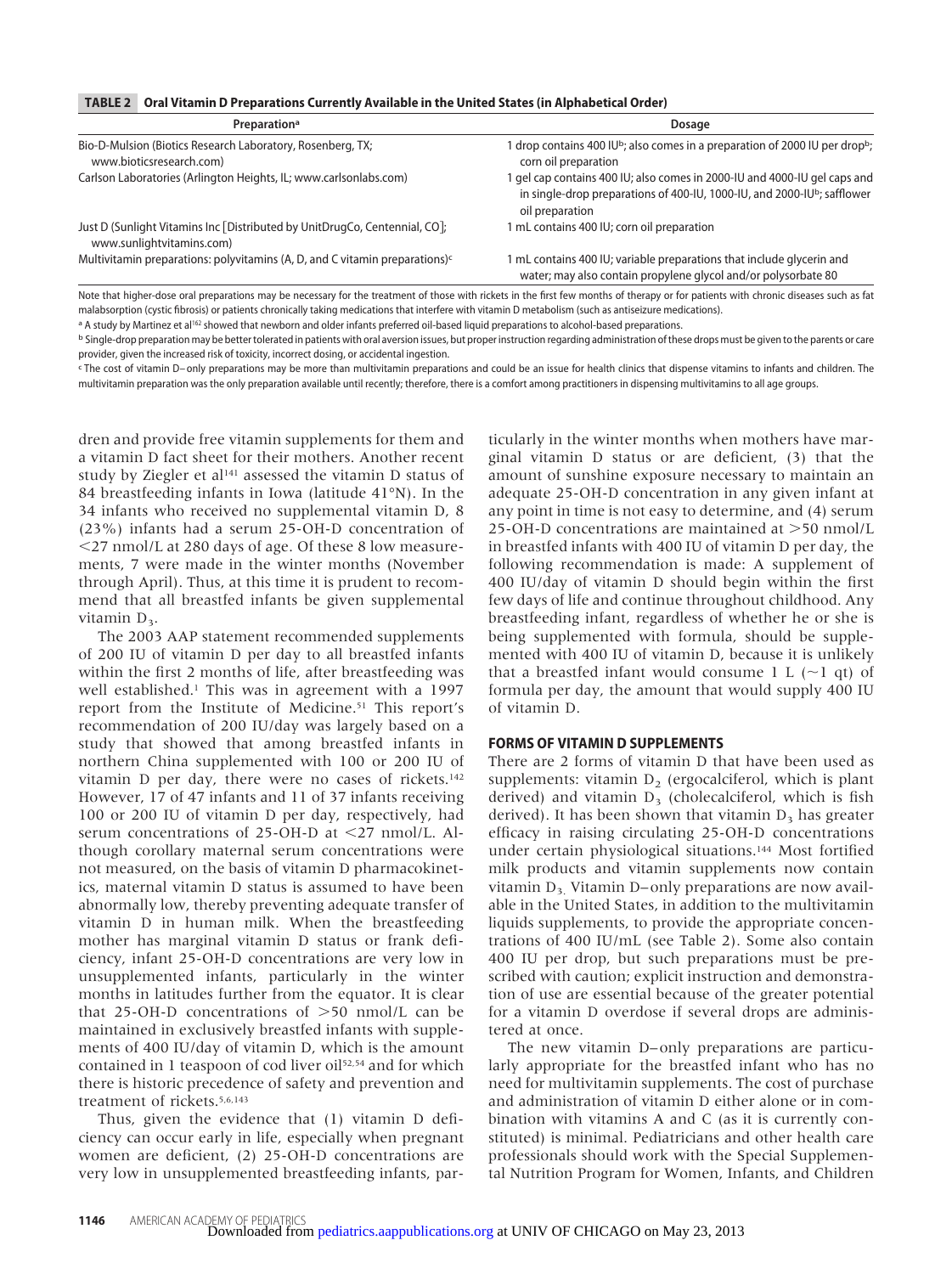clinics to make vitamin D supplements available for breastfeeding infants. Current preparations, assuming correct administration of dosage by caregivers, place the infant at little risk of overdosage and vitamin D toxicity, although this must be considered. Care must be taken by health care professionals to provide explicit instructions regarding the correct dosage and administration.145 Preparations that contain higher concentrations of vitamin D should only be prescribed in the setting of close surveillance of vitamin D status and for those who have such a demonstrated requirement (eg, those who suffer from fat malabsorption or who must chronically take antiseizure medication).

#### **FORMULA-FED INFANTS AND VITAMIN D SUPPLEMENTS**

All infant formulas sold in the United States must have a minimum vitamin D concentration of 40 IU/100 kcal (258 IU/L of a 20 kcal/oz formula) and a maximum vitamin  $D_3$  concentration of 100 IU/100 kcal (666 IU/L of a 20 kcal/oz formula).146 All formulas sold in the United States have at least 400 IU/L of vitamin  $D_3$ .<sup>147</sup> Because most formula-fed infants ingest nearly 1 L or 1 qt of formula per day after the first month of life, they will achieve a vitamin D intake of 400 IU/day. As mentioned earlier, infants who receive a mixture of human milk and formula also should get a vitamin D supplement of 400 IU/day to ensure an adequate intake. As infants are weaned from breastfeeding and/or formula, intake of vitamin D–fortified milk should be encouraged to provide at least 400 IU/day of vitamin D. Any infant who receives  $\leq 1$  L or 1 qt of formula per day needs an alternative way to get 400 IU/day of vitamin D, such as through vitamin supplements.

# **VITAMIN D SUPPLEMENTS DURING LATER CHILDHOOD AND ADOLESCENCE**

As was mentioned earlier, there is active debate among vitamin D experts as to what constitutes vitamin D "sufficiency," "insufficiency," and "deficiency" in adults and children as defined by 25-OH-D serum concentrations.‡ Vitamin D deficiency is not limited to infancy and early childhood but covers the life span, with periods of vulnerability that mirror periods of accelerated growth or physiologic change. In fact, vitamin D deficiency in older children and adolescents continues to be reported worldwide.§ Recent studies of vitamin D status have shown that 16% to 54% of adolescents have serum 25-OH-D concentrations of  $\leq 50$  nmol/L.<sup>9,85-88,90,94,150-152</sup> In 1 study that used the adult definition of insufficiency of a serum 25-OH-D concentration of  $\leq 80$  nmol/L, 73.1% of adolescents demonstrated values below this concentration.153 In examining the prevalence of vitamin D deficiency in adolescents, studies across North America have shown that serum 25-OH-D concentrations of  $<$ 30 nmol/L occur in as few as 1% to as many as 17% of adolescents, depending on the subjects themselves and the latitude and season of measurement.3,86,87,151,152 All of these studies found black adolescents to have significantly lower 25-OH-D status than individuals who are not black. Although there have been no large series of adolescents with vitamin D– deficiency rickets, cases continue to occur.15

The inverse relationship of increasing PTH with decreasing 25-OH-D concentrations has been demonstrated in older children and adolescents.<sup>9,152</sup> A study of vitamin D insufficiency in 6- to 10-year-old preadolescent black children in Pittsburgh, PA, revealed that serum PTH concentrations decreased with increasing serum 25-OH-D concentrations and reached a plateau when the serum 25-OH-D concentration was  $\geq$ 75 nmol/L.150 In Boston, MA, Gordon et al152 found that 24.1% of healthy teenagers in their cross-sectional cohort were vitamin D deficient (25-OH-D concentration  $\leq$  37 nmol/L), of whom 4.6% were severely deficient  $(25-OH-D$  concentration  $\leq 20$  nmol/L) and 42% were vitamin D insufficient (25-OH-D concentration  $\leq 50$ nmol/L). There was an inverse correlation between serum 25-OH-D and PTH concentrations  $(R = -0.29)$ . Concentrations of 25-OH-D also were related to season, ethnicity, milk and juice consumption, BMI, and physical activity, which were independent predictors of vitamin D status.

Similar results were found by Cheng et  $al<sup>89</sup>$  in their cohort of pubertal and prepubertal Finnish girls. These investigators also found a significantly lower cortical volumetric bone-mineral density of the distal radius and tibial shaft in girls with vitamin D deficiency (as defined by 25-OH-D concentrations  $\leq$  25 nmol/L). These results are supported by the work of Viljakainen et al<sup>58</sup> in their study of 212 Finnish early-adolescent (aged 11–12 years) girls who were randomly assigned to receive 0, 200, or 400 IU of vitamin D per day for 12 months. After 1 year, bone-mineral augmentation of the femur was 14.3% and 17.2% higher in the girls receiving 200 and 400 IU of vitamin D, respectively, compared with those in the placebo group.

The extent of vitamin D deficiency has been suggested by reports from other regions of the world, including children and adolescents living in northern Greece<sup>94</sup> and Germany<sup>57</sup> and adolescents in Beijing,<sup>153</sup> Turkey,<sup>88</sup> Finland,<sup>58</sup> and Ireland.<sup>95</sup> With lower 25-OH-D concentrations correlating with increased PTH concentrations, vitamin D deficiency could result in secondary hyperparathyroidism. This condition would deplete the bone of mineral, especially during periods of accelerated bone growth, and lead to long-term detrimental effects.

In evaluating bone mineralization as a function of vitamin D status in adolescents, several studies in the United States and Europe have demonstrated an unfavorable effect of lower 25-OH-D concentrations on bone health.58,89,154,155 Adolescent girls with serum 25-OH-D concentrations of  $>40$  nmol/L have demonstrated increased radial, ulnar, and tibial bone-mineral densities,152 although studies have demonstrated inconsistent findings in other body sites.154 Additional studies are needed to identify the serum 25-OH-D status that promotes optimal bone health in older children and adolescents.

Although consuming 1 qt (32 oz) of vitamin D–forti-

<sup>‡</sup>Refs 6, 9, 56, 64, 66, 67, 94, 132, and 148 –150. §Refs 9, 57, 58, 85– 89, 94 –96, and 150 –154.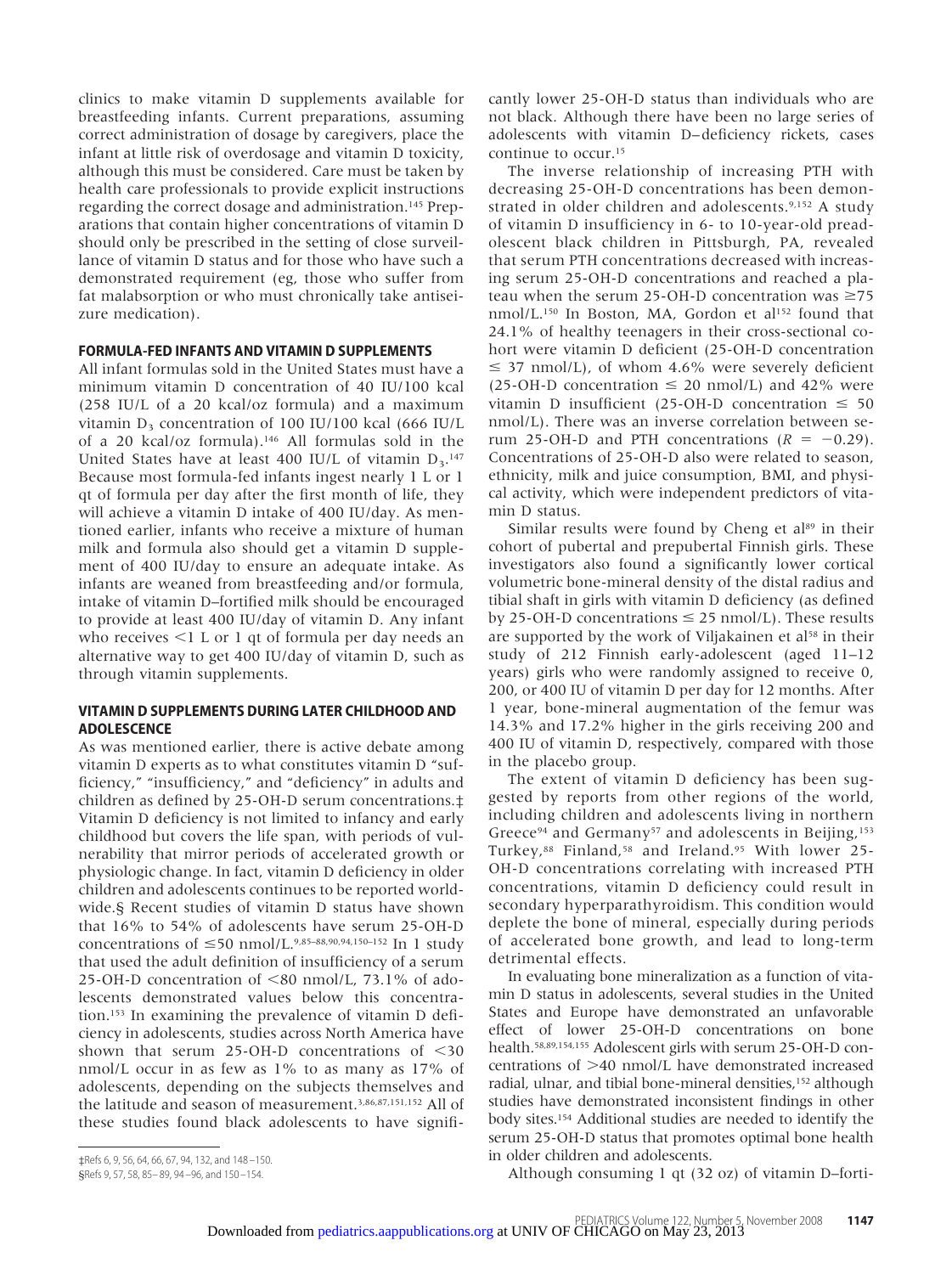fied milk will provide 400 IU of vitamin  $D_3$  per day, it is clear that in the adolescent population, the intake of vitamin D–fortified milk is much less.155–157 In the United States, milk intake decreased by 36% among adolescent girls from 1977–1978 to 1994 –1998.156 Fortified cereals  $(1/2$ -cup dry) and 1 egg (yolk) will each provide approximately 40 IU of vitamin  $D<sub>3</sub>$ . Given the dietary practices of many children and adolescents, a dietary intake of 400 IU of vitamin D is difficult to achieve.157 Thus, for older children and adolescents, a daily multivitamin or vitamin D– only preparation containing 400 IU of vitamin D would be warranted. Additional studies are needed to evaluate what the optimal vitamin D status in older children and adolescents is and whether this level can be achieved consistently through diet and a vitamin D supplement of 400 IU/day.

Along with adequate vitamin D intake, dietary calcium intake to achieve optimal bone formation and modeling must be ensured.87 A dietary history is essential in assessing the adequacy of dietary intake for various vitamins, minerals, and nutrients, including vitamin D and calcium.3,91 Children and adolescents at increased risk of developing rickets and vitamin D deficiency, including those with increased skin pigmentation, decreased sunlight exposure, chronic diseases characterized by fat malabsorption (cystic fibrosis, etc), and those who require anticonvulsant medications (which induce cytochrome P450 and other enzymes that may lead to catabolism of vitamin D) may require even higher doses than 400 IU/day of vitamin  $D.^{158-161}$ 

# **SUMMARY GUIDELINES**

To prevent rickets and vitamin D deficiency in healthy infants, children, and adolescents, a vitamin D intake of at least 400 IU/day is recommended. To meet this intake requirement, we make the following suggestions:

- 1. Breastfed and partially breastfed infants should be supplemented with 400 IU/day of vitamin D beginning in the first few days of life. Supplementation should be continued unless the infant is weaned to at least 1 L/day or 1 qt/day of vitamin D–fortified formula or whole milk. Whole milk should not be used until after 12 months of age. In those children between 12 months and 2 years of age for whom overweight or obesity is a concern or who have a family history of obesity, dyslipidemia, or cardiovascular disease, the use of reduced-fat milk would be appropriate.163
- 2. All nonbreastfed infants, as well as older children who are ingesting  $\leq 1000$  mL/day of vitamin D–fortified formula or milk, should receive a vitamin D supplement of 400 IU/day. Other dietary sources of vitamin D, such as fortified foods, may be included in the daily intake of each child.
- 3. Adolescents who do not obtain 400 IU of vitamin D per day through vitamin D–fortified milk (100 IU per 8-oz serving) and vitamin D–fortified foods (such as fortified cereals and eggs [yolks]) should receive a vitamin D supplement of 400 IU/day.
- 4. On the basis of the available evidence, serum 25- OH-D concentrations in infants and children should be  $\geq$ 50 nmol/L (20 ng/mL).
- 5. Children with increased risk of vitamin D deficiency, such as those with chronic fat malabsorption and those chronically taking antiseizure medications, may continue to be vitamin D deficient despite an intake of 400 IU/day. Higher doses of vitamin D supplementation may be necessary to achieve normal vitamin D status in these children, and this status should be determined with laboratory tests (eg, for serum 25- OH-D and PTH concentrations and measures of bonemineral status). If a vitamin D supplement is prescribed, 25-OH-D levels should be repeated at 3-month intervals until normal levels have been achieved. PTH and bone-mineral status should be monitored every 6 months until they have normalized.
- 6. Pediatricians and other health care professionals should strive to make vitamin D supplements readily available to all children within their community, especially for those children most at risk.

# **COMMITTEE ON NUTRITION, 2007–2008**

\*Frank R. Greer, MD, Chairperson Jatinder J. S. Bhatia, MD Stephen R. Daniels, MD, PhD Marcie B. Schneider, MD Janet Silverstein, MD Nicolas Stettler, MD, MSCE Dan W. Thomas, MD

# **LIAISONS**

- Donna Blum-Kemelor, MS, RD US Department of Agriculture
- Laurence Grummer-Strawn, PhD
- Centers for Disease Control and Prevention
- Rear Admiral Van S. Hubbard, MD, PhD
- National Institutes of Health
- Valerie Marchand, MD
- Canadian Paediatric Society Benson M. Silverman, MD
- US Food and Drug Administration

# **STAFF**

Debra L. Burrowes, MHA

# **SECTION ON BREASTFEEDING EXECUTIVE COMMITTEE, 2007–2008**

- Arthur J. Eidelman, MD, Policy Committee Chairperson
- Ruth A. Lawrence, MD, Chairperson
- Lori B. Feldman-Winter, MD
- Jane A. Morton, MD
- Audrey J. Naylor, MD, DrPH
- Lawrence M. Noble, MD
- Laura R. Viehmann, MD
- \*Carol L. Wagner, MD

# **LIAISONS**

Jatinder J. S. Bhatia, MD Committee on Nutrition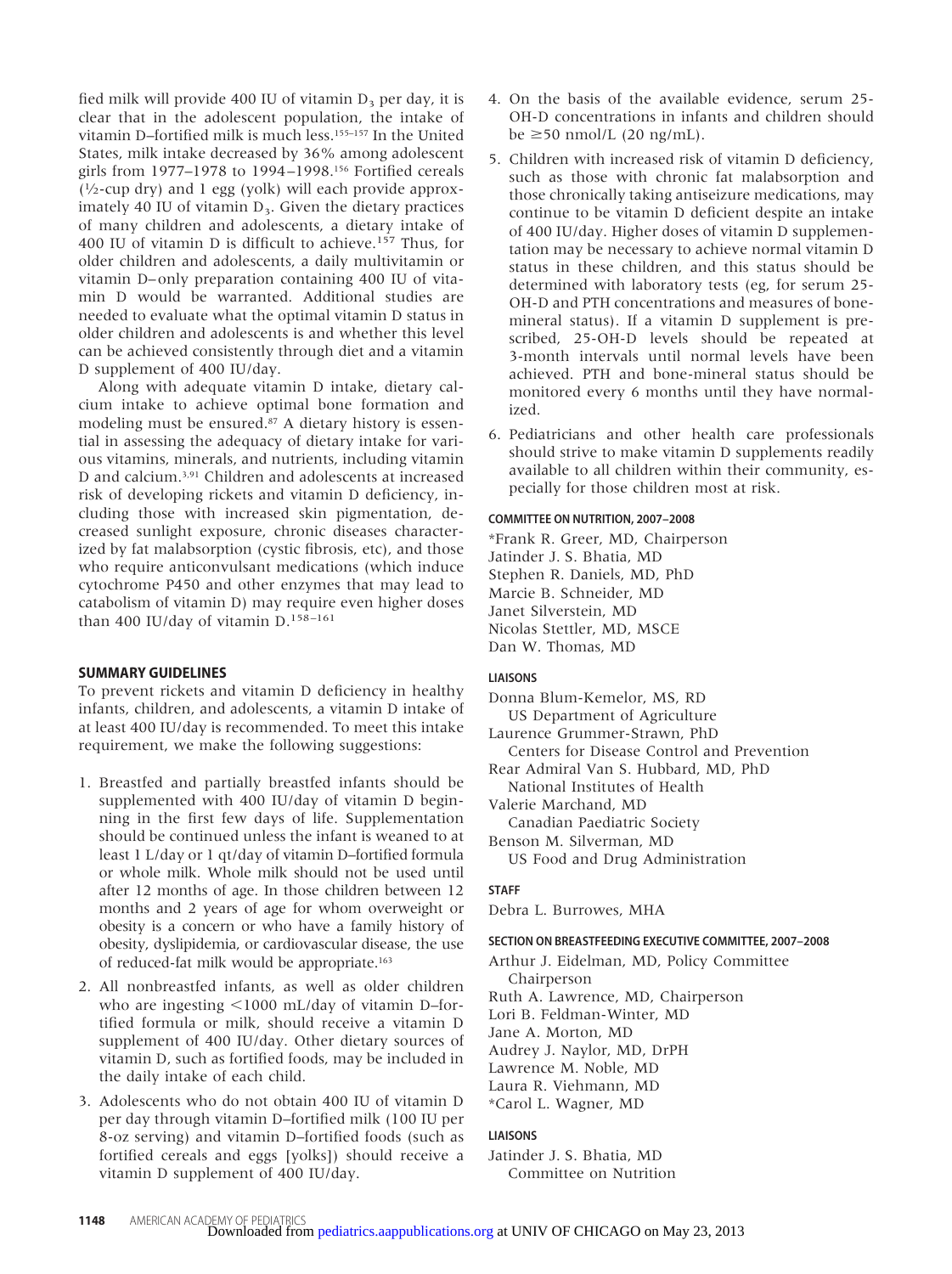Alice Lenihan, MPH, RD, LDN

National Association of WIC Directors

Sharon Mass, MD

American College of Obstetrics and Gynecology Julie Wood, MD

American Academy of Family Physicians

#### **STAFF**

Lauren Barone, MPH

\*Lead Authors

# **REFERENCES**

- 1. Gartner LM, Greer FR; American Academy of Pediatrics, Section on Breastfeeding Medicine and Committee on Nutrition. Prevention of rickets and vitamin D deficiency: new guidelines for vitamin D intake. *Pediatrics.* 2003;111(4):908 –910
- 2. McCollum EV, Simmonds N, Becket JE, Shipley PG. Studies on experimental rickets. XXI. An experimental demonstration of the existence of a vitamin, which promotes calcium deposition. *J Biol Chem.* 1922;53(8):219 –312
- 3. Moore C, Murphy MM, Keast DR, Holick M. Vitamin D intake in the United States. *J Am Diet Assoc.* 2004;104(6):980 –983
- 4. Thacher TD, Fischer PR, Strand MA, Pettifor JM. Nutritional rickets around the world: causes and future directions. *Ann Trop Paediatr.* 2006;26(1):1–16
- 5. Park EA. The therapy of rickets. *JAMA.* 1940;115:370 –379
- 6. Rajakumar K, Thomas SB. Reemerging nutritional rickets: a historical perspective. *Arch Pediatr Adolesc Med.* 2005;159(4): 335–341
- 7. Mylott BM, Kump T, Bolton ML, Greenbaum LA. Rickets in the Dairy State. *WMJ.* 2004;103(5):84 – 87
- 8. Pettifor JM. Nutritional rickets: deficiency of vitamin D, calcium, or both? *Am J Clin Nutr.* 2004;80(6 suppl):1725S–1729S
- 9. Pettifor JM. Rickets and vitamin D deficiency in children and adolescents. *Endocrinol Metab Clin North Am* 2005;34(3): 537–553, vii
- 10. Kreiter SR, Schwartz RP, Kirkman HN, Charlton PA, Calikoglu AS, Davenport ML. Nutritional rickets in African American breast-fed infants. *J Pediatr.* 2000;137(2):153–157
- 11. Pugliese MT, Blumberg DL, Hludzinski J, Kay S. Nutritional rickets in suburbia. *J Am Coll Nutr.* 1998;17(6):637– 641
- 12. Sills IN, Skuza KA, Horlick MN, Schwartz MS, Rapaport R. Vitamin D deficiency rickets: reports of its demise are exaggerated. *Clin Pediatr (Phila).* 1994;33(8):491– 493
- 13. Ward LM. Vitamin D deficiency in the 21st century: a persistent problem among Canadian infants and mothers. *CMAJ.* 2005;172(6):769 –770
- 14. Weisberg P, Scanlon K, Li R, Cogswell ME. Nutritional rickets among children in the United States: review of cases reported between 1986 and 2003. *Am J Clin Nutr.* 2004;80(6 suppl): 1697S–1705S
- 15. Schnadower D, Agarwal C, Oberfield SE, Fennoy I, Pusic M. Hypocalcemic seizures and secondary bilateral femoral fractures in an adolescent with primary vitamin D deficiency. *Pediatrics.* 2006;118(5):2226 –2230
- 16. Ladhani S, Srinivasan L, Buchanan C, Allgrove J. Presentation of vitamin D deficiency. *Arch Dis Child.* 2004;89(8):781–784
- 17. Hatun S, Ozkan B, Orbak Z, et al. Vitamin D deficiency in early infancy. *J Nutr.* 2005;135(2):279 –282
- 18. Binet A, Kooh SW. Persistence of vitamin D-deficiency rickets in Toronto in the 1990s. *Can J Public Health.* 1996;87(4): 227–230
- 19. Najada AS, Habashneh MS, Khader M. The frequency of nutritional rickets among hospitalized infants and its relation to respiratory diseases. *J Trop Pediatr.* 2004;50(6):364 –368
- 20. Stearns G, Jeans PC, Vandecar V. The effect of vitamin D on linear growth in infancy. *J Pediatr.* 1936;9(1):1–10
- 21. Pawley NJ, Bishop N. Prenatal and infant predictors of bone health: the influence of vitamin D. *Am J Clin Nutr*. 2004;80(6 suppl):1748S–1751S
- 22. Molgaard C, Michaelsen KF. Vitamin D and bone health in early life. *Proc Natl Acad Sci U S A*. 2003;62(4):823– 828
- 23. Misra M, Pacaud D, Petryk A, Collett-Solberg PF, Kappy M, on behalf of the Drug and Therapeutics Committee of the Lawson Wilkins Pediatric Endocrine Society. Vitamin D deficiency in children and its management: review of current knowledge and recommendations. *Pediatrics*. 2008;122(2): 398 – 417
- 24. Holick MF. Vitamin D: Importance in the prevention of cancers, type 1 diabetes, heart disease, and osteoporosis. *Am J Clin Nutr.* 2004;79(3):362–371
- 25. Hathcock JN, Shao A, Vieth R, Heaney RP. Risk assessment for vitamin D. *Am J Clin Nutr*. 2007;85(1):6 –18
- 26. Holick MF. Vitamin D deficiency. *N Engl J Med.* 2007;357(3): 266 –281
- 27. Webb AR. Who, what, where and when: influences on cutaneous vitamin D synthesis. *Prog Biophys Mol Biol.* 2006;92(1): 17–25
- 28. Willer CJ, Dyment DA, Sadovnick AD, Rothwell PM, Murray TJ, Ebers GC. Timing of birth and risk of multiple sclerosis: population based study. *BMJ.* 2005;330(7483):120
- 29. Kamen DL, Cooper GS, Bouali H, Shaftman SR, Hollis BW, Gilkeson GS. Vitamin D deficiency in systemic lupus erythematosus. *Autoimmun Rev.* 2006;5(2):114 –117
- 30. Garland CF, Comstock GW, Garland FC, Helsing KJ, Shaw EK, Gorham ED. Serum 25(OH)D and colon cancer: eightyear prospective study. *Lancet.* 1989;2(8673):1176 –1178
- 31. Giovannucci E, Liu Y, Rimm EB, et al. Prospective study of predictors of vitamin D status and cancer incidence and mortality in men. *J Natl Cancer Inst.* 2006;98(7):451– 459
- 32. Institute of Medicine. Calcium, vitamin D, and magnesium. In: Subcommittee on Nutritional Status and Weight Gain During Pregnancy, ed. *Nutrition During Pregnancy*. Washington, DC: National Academy Press; 1990:318 –335
- 33. Liu PT, Stenger S, Li H, et al. Toll-like receptor triggering of a vitamin D-mediated human antimicrobial response. *Science.* 2006;311(5768):1770 –1773
- 34. Rehman PK. Sub-clinical rickets and recurrent infection. *J Trop Pediatr.* 1994;40(1):58
- 35. Martineau AR, Wilkinson RJ, Wilkinson KA, et al. A single dose of vitamin D enhances immunity to mycobacteria. *Am J Respir Crit Care Med.* 2007;176(2):208 –213
- 36. Hayes CE. Vitamin D: a natural inhibitor of multiple sclerosis. *Proc Nutr Soc.* 2000;59(4):531–535
- 37. Munger KL, Zhang SM, O'Reilly E, et al. Vitamin D intake and incidence of multiple sclerosis. *Neurology.* 2004;62(1):60 – 65
- 38. Merlino LA, Curtis J, Mikuls TR, Cerhan JR, Criswell LA, Saag KG. Vitamin D intake is inversely associated with rheumatoid arthritis: results from the Iowa Women's Health Study. *Arthritis Rheum.* 2004;50(1):72–77
- 39. Garland FC, Garland CF, Gorham ED, Young JE. Geographic variation in breast cancer mortality in the United States: a hypothesis involving exposure to solar radiation. *Prev Med.* 1990;19(6):614 – 622
- 40. Lefkowitz ES, Garland CF. Sunlight, vitamin D, and ovarian cancer mortality rates in US women. *Int J Epidemiol.* 1994; 23(6):1133–1136
- 41. Grant WB. An ecologic study of dietary and solar ultraviolet-B links to breast carcinoma mortality rates. *Cancer.* 2002;94(1): 272–281
- 42. Grant WB. An estimate of premature cancer mortality in the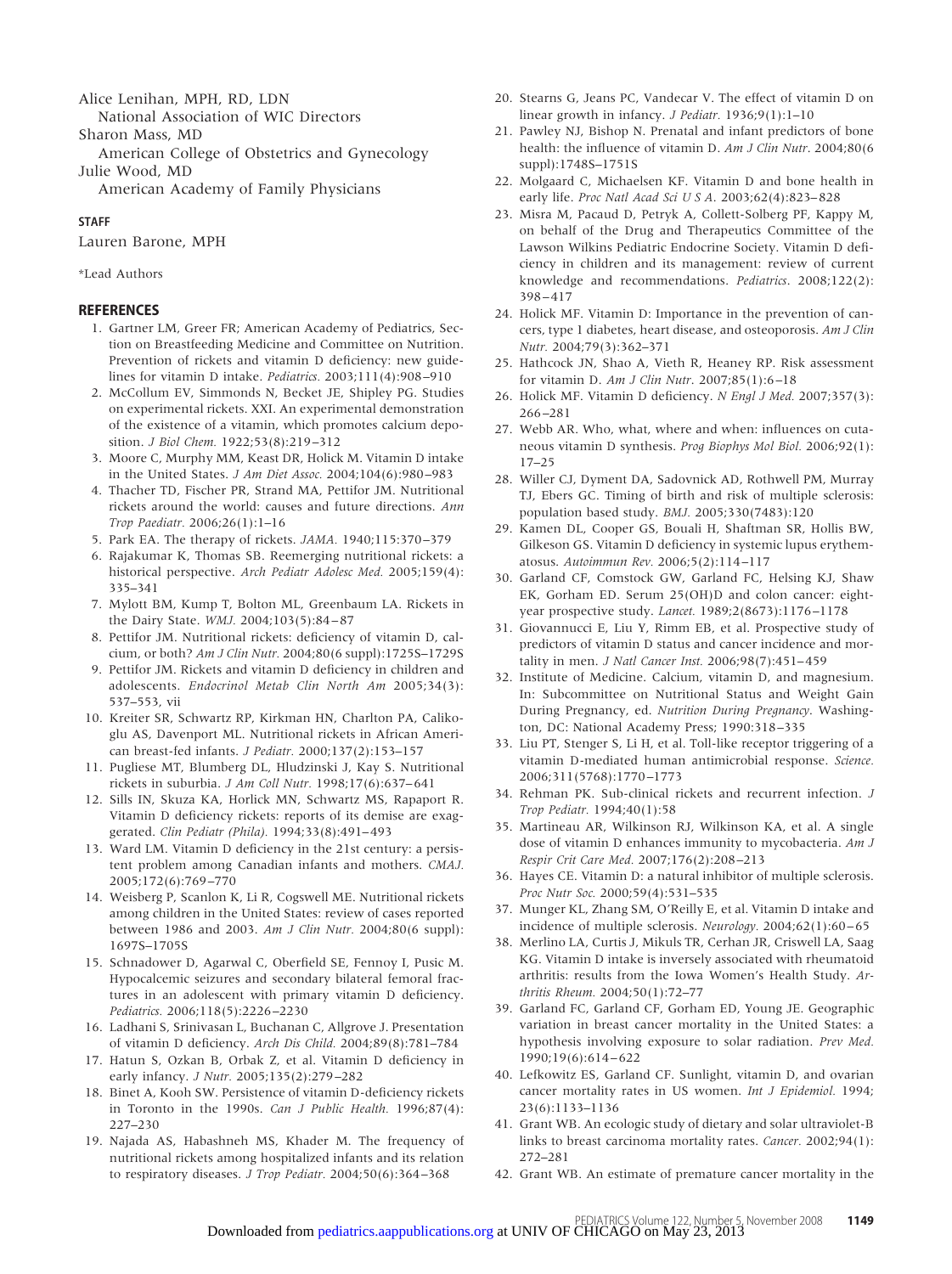US due to inadequate doses of solar ultraviolet-B radiation. *Cancer.* 2002;94(6):1867–1875

- 43. Chiu K, Chu A, Go VL, Soad MF. Hypovitaminosis D is associated with insulin resistance and beta cell dysfunction. *Am J Clin Nutr.* 2004;79(5):820 – 825
- 44. Pittas AG, Dawson-Hughes B, Li T, et al. Vitamin D and calcium intake in relation to type 2 diabetes in women. *Diabetes Care.* 2006;29(3):650 – 656
- 45. Ford ES, Ajani UA, McGuire LC, Liu S. Concentrations of serum vitamin D and the metabolic syndrome among U.S. adults. *Diabetes Care.* 2005;28(5):1228 –1230
- 46. The EURODIAB Substudy 2 Study Group. Vitamin D supplement in early childhood and risk for type 1 (insulindependent) diabetes mellitus. *Diabetologia.* 1999;42(1):51–54
- 47. Hyppönen E, Laara E, Reunanen A, Jarvelin MR, Virtanen SM. Intake of vitamin D and risk of type 1 diabetes: a birthcohort study. *Lancet.* 2001;358(9292):1500 –1503
- 48. Harris SS. Vitamin D in type 1 diabetes prevention. *J Nutr.* 2005;135(2):323–325
- 49. Shehadeh N, Shamir R, Berant M, Etzioni A. Insulin in human milk and the prevention of type 1 diabetes. *Pediatr Diabetes.* 2001;2(4):175–177
- 50. Fronczak CM, Baron AE, Chase HP, et al. In utero dietary exposures and risk of islet autoimmunity in children. *Diabetes Care.* 2003;26(12):3237–3242
- 51. Standing Committee on the Scientific Evaluation of Dietary Reference Intakes Food and Nutrition Board, Institute of Medicine. Calcium, phosphorus, magnesium, vitamin D and fluoride. In: *Dietary Reference Intakes*. Washington, DC: National Academy Press; 1997:250 –287
- 52. Marriott W, Jeans P. *Infant Nutrition: A Textbook of Infant Feeding for Students and Practitioners of Medicine*. 3rd ed. St Louis, MO: Mosby; 1941
- 53. American Academy of Pediatrics, Committee on Nutrition. The prophylactic requirement and the toxicity of vitamin D. 1963;31(3):512–525
- 54. Davison W. *The Compleat Pediatrician: Practical, Diagnostic, Therapeutic and Preventive Pediatrics. For the Use of Medical Students, Interns, General Practitioners, and Pediatricians*. Durham, NC: Duke University Press; 1943
- 55. Aldrich C, Aldrich M. *Babies Are Human Beings: An Interpretation of Growth*. New York, NY: Macmillan Company; 1938
- 56. Roth DE, Martz P, Yeo R, Prosser C, Bell M, Jones AB. Are national vitamin D guidelines sufficient to maintain adequate blood levels in children? *Can J Public Health.* 2005;96(6): 443– 449
- 57. Sichert-Hellert W, Wenz G, Kersting M. Vitamin intakes from supplements and fortified food in German children and adolescents: results from the DONALD study. *J Nutr.* 2006; 136(5):1329 –1333
- 58. Viljakainen HT, Natri AM, Kärkkäinen MM, et al. A positive dose-response effect of vitamin D supplementation on sitespecific bone mineral augmentation in adolescent girls: a double-blinded randomized placebo-controlled 1-year intervention. *J Bone Miner Res.* 2006;21(6):836 – 844
- 59. Canadian Paediatric Society, Health Canada; Dietitians of Canada. *Breastfeeding and Vitamin D*. Ottawa, Ontario, Canada: Canadian Paediatric Society; 2003
- 60. Dobrescu MO, Garcia AC, Robert M. Rickets. *CMAJ.* 2006; 174(12):1710
- 61. Bischoff-Ferrari HA, Giovannucci E, Willett WC, Dietrich T, Dawson-Hughes B. Estimation of optimal serum concentrations of 25-hydroxyvitamin D for multiple health outcomes. *Am J Clin Nutr.* 2006;84(1):18 –28
- 62. Dawson-Hughes B, Heaney RP, Holick MF, Lips P, Meunier PJ, Vieth R. Estimates of vitamin D status. *Osteoporosis Int.* 2005;16(7):713–716
- 63. El-Hajj Fuleihan E, Nabulsi M, Tamim H, et al. Effect of vitamin D replacement on musculoskeletal parameters in school children: a randomized controlled trial. *J Clin Endocrinol Metab.* 2006;91(2):405– 412
- 64. Vieth R, Bischoff-Ferrari H, Boucher BJ, et al. The urgent need to recommend an intake of vitamin D that is effective [published correction appears in *Am J Clin Nutr*. 2007;86(3): 809]. *Am J Clin Nutr.* 2007;85(3):649 – 650
- 65. Hollis BW, Wagner CL, Drezner MK, Binkley NC. Circulating vitamin  $D_3$  and 25-hydroxyvitamin D in humans: an important tool to define adequate nutritional vitamin D status. *J Steroid Biochem Mol Biol.* 2007;103(3–5):631– 634
- 66. Hollis BW. Circulating 25-hydroxyvitamin D levels indicative of vitamin sufficiency: implications for establishing a new effective DRI for vitamin D. *J Nutr*. 2005;135(2):317–322
- 67. Hollis BW, Wagner CL, Kratz A, Sluss PM, Lewandrowski KB. Normal serum vitamin D levels. Correspondence. *N Engl J Med.* 2005;352(5):515–516
- 68. Heaney RP, Dowell MS, Hale CA, Bendich A. Calcium absorption varies within the reference range for serum 25 hydroxyvitamin D. *J Am Coll Nutr*. 2003;22(2):142–146
- 69. Need AG. Bone resorption markers in vitamin D insufficiency. *Clin Chim Acta.* 2006;368(1–2):48 –52
- 70. Greer FR, Marshall S. Bone mineral content, serum vitamin D metabolite concentrations and ultraviolet B light exposure in infants fed human milk with and without vitamin  $D_2$  supplements. *J Pediatr.* 1989;114(2):204 –212
- 71. Hollis BW, Wagner CL. Assessment of dietary vitamin D requirements during pregnancy and lactation. *Am J Clin Nutr.* 2004;79(5):717–726
- 72. Basile LA, Taylor SN, Wagner CL, Horst RL, Hollis BW. The effect of high-dose vitamin D supplementation on serum vitamin D levels and milk calcium concentration in lactating women and their infants. *Breastfeed Med.* 2006;1(1):32–35
- 73. Wagner CL, Hulsey TC, Fanning D, Ebeling M, Hollis BW. High dose vitamin  $D_3$  supplementation in a cohort of breastfeeding mothers and their infants: a six-month follow-up pilot study. *Breastfeed Med.* 2006;1(2):59 –70
- 74. Hollis BW, Wagner CL. Vitamin D requirements during lactation: High-dose maternal supplementation as therapy to prevent hypovitaminosis D in both mother and nursing infant. *Am J Clin Nutr.* 2004;80(6 suppl):1752S–1758S
- 75. Holick MF, MacLaughlin JA, Clark MB, et al. Photosynthesis of vitamin  $D_3$  in human skin and its physiologic consequences. *Science.* 1980;210(4466):203–205
- 76. Kimlin MC, Schallhorn KA. Estimations of the human "vitamin D" UV exposure in the USA. *Photochem Photobiol Sci.* 2004;3(11–12):1067–1070
- 77. Matsuoka LY, Wortsman J, Haddad JG, Kolm P, Hollis BW. Racial pigmentation and the cutaneous synthesis of vitamin D. *Arch Dermatol*. 1991;127(4):536 –538
- 78. Matsuoka LY, Wortsman J, Hollis BW. Suntanning and cutaneous synthesis of vitamin D<sub>3</sub>. *J Lab Clin Med.* 1990;116(1): 87–90
- 79. Matsuoka LY, Wortsman J, Dannenberg MJ, Hollis BW, Lu Z, Holick MF. Clothing prevents ultraviolet-B-radiationdependent photosynthesis of vitamin D<sub>3</sub>. *J Clin Endocrinol Metab.* 1992;75(4):1099 –1103
- 80. Matsuoka LY, Wortsman J, Hollis BW. Use of topical sunscreen for the evaluation of regional synthesis of vitamin  $D<sub>3</sub>$ . *J Am Acad Dermatol.* 1990;22(5 pt 1):772–775
- 81. Ala-Houhala M. 25(OH)D levels during breast-feeding with or without maternal or infantile supplementation of vitamin D. *J Pediatr Gastroenterol Nutr*. 1985;4(2):220 –226
- 82. US Environmental Protection Agency. *Report to Congress on Indoor Air Quality. Volume II: Assessment and Control of Indoor Air*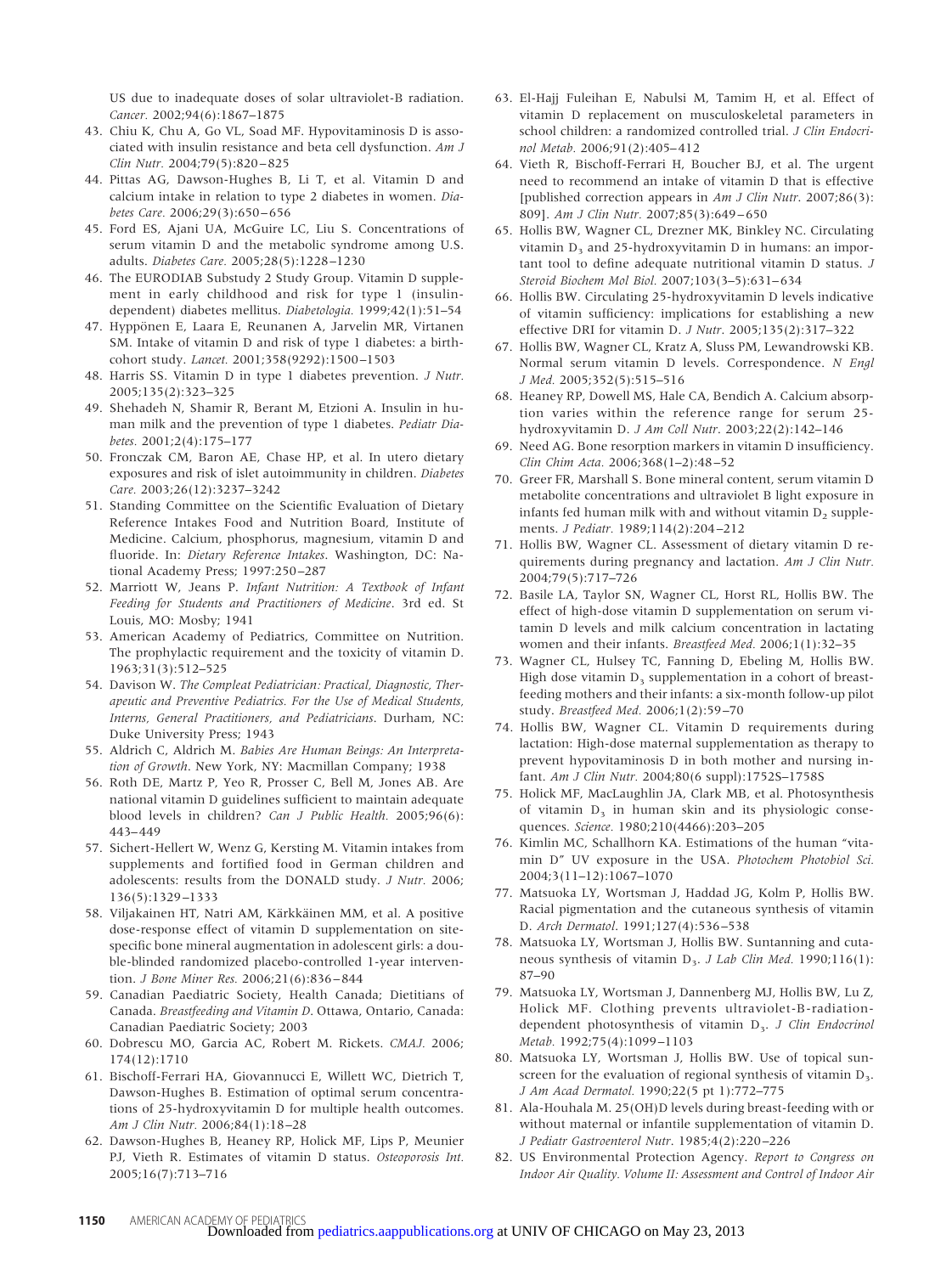*Pollution*: US Environmental Protection Agency: Washington, DC; 1989. Report EPA 400-1-89-001C

- 83. Nesby-O'Dell S, Scanlon KS, Cogswell ME, et al. Hypovitaminosis D prevalence and determinants among African American and white women of reproductive age: Third National Health and Nutrition Examination Survey: 1988 –1994. *Am J Clin Nutr.* 2002;76(1):187–192
- 84. Scanlon KS. Vitamin D expert panel meeting, October 11–12, Atlanta, Georgia: final report. Available at: www.cdc.gov/ nccdphp/dnpa/nutrition/pdf/Vitamin\_D\_Expert\_Panel\_Meeting. pdf. Accessed July 24, 2008
- 85. Looker AC, Dawson-Hughes B, Calvo MS, Gunter EW, Sahyoun NR. Serum 25-hydroxyvitamin D status of adolescents and adults in two seasonal subpopulations from NHANES III. *Bone.* 2002;30(5):771–777
- 86. Harkness LS, Cromer BA. Vitamin D deficiency in adolescent females. *J Adolesc Health.* 2005;37(1):75
- 87. Harkness LS, Bonny AE. Calcium and vitamin D status in the adolescent: key roles for bone, body weight, glucose tolerance, and estrogen biosynthesis. *J Pediatr Adolesc Gynecol.* 2005;18(5):305–311
- 88. Olmez D, Bober E, Buyukgebiz A, Cimrin D. The frequency of vitamin D insufficiency in healthy female adolescents. *Acta Paediatr.* 2006;95(10):1266 –1269
- 89. Cheng S, Tylavsky F, Kroger H, et al. Association of low 25-hydroxyvitamin D concentrations with elevated parathyroid hormone concentrations and low cortical bone density in early pubertal and prepubertal Finnish girls. *Am J Clin Nutr.* 2003;78(3):485– 492
- 90. Tylavsky FA, Ryder KA, Lyytikäinen A, Cheng S. Vitamin D, parathyroid hormone, and bone mass in adolescents. *J Nutr.* 2005;135(11):2735S–2738S
- 91. DeBar LL, Ritenbaugh C, Aickin M, et al. A health plan-based lifestyle intervention increases bone mineral density in adolescent girls. *Arch Pediatr Adolesc Med.* 2006;160(12): 1269 –1276
- 92. El-Hajj Fuleihan GH, Nabulsi M, Choucair M, et al. Hypovitaminosis D in healthy schoolchildren. *Pediatrics.* 2001;107(4). Available at: www.pediatrics.org/cgi/content/full/107/4/e53
- 93. Marwaha RK, Tandon N, Reddy DR, et al. Vitamin D and bone mineral density status of healthy schoolchildren in northern India. *Am J Clin Nutr.* 2005;82(2):477– 482
- 94. Lapatsanis D, Moulas A, Cholevas V, Soukakos P, Papadopoulou Z, Challa A. Vitamin D: a necessity for children and adolescents in Greece. *Calcif Tissue Int.* 2005;77(6):348 –355
- 95. Hill TR, Flynn A, Kiely M, Cashman KD. Prevalence of suboptimal vitamin D status in young, adult and elderly Irish subjects. *Ir Med J.* 2006;99(2):48 – 49
- 96. Primary vitamin D deficiency in children. *Drug Ther Bull.* 2006;44(2):12–16
- 97. Grant WB, Garland C, Holick MF. Comparisons of estimated economic burdens due to insufficient solar ultraviolet irradiance and vitamin D and excess solar UV irradiance for the United States. *Photochem Photobiol.* 2005;81(6):1276 –1286
- 98. Reichrath J. The challenge resulting from positive and negative effects of sunlight: how much solar UV exposure is appropriate to balance between risks of vitamin D deficiency and skin cancer? *Prog Biophys Mol Biol.* 2006;92(1):9 –16
- 99. Wolpowitz D, Gilchrest BA. The vitamin D questions: how much do you need and how should you get it? *J Am Acad Dermatol.* 2006;54(2):301–317
- 100. National Coalition for Skin Cancer Prevention. *The National Forum for Skin Cancer Prevention in Health, Physical Education, Recreation and Youth Sports*. Reston, VA: American Association for Health Education; 1998
- 101. Marks R, Jolley D, Lectsas S, Foley P. The role of childhood exposure to sunlight in the development of solar keratoses

and non-melanocytic skin cancer. *Med J Aust.* 1990;152(2): 62– 66

- 102. Autier P, Dore JF. Influence of sun exposures during childhood and during adulthood on melanoma risk. EPIMEL and EORTC Melanoma Cooperative Group. *Int J Cancer.* 1998; 77(4):533–537
- 103. Westerdahl J, Olsson H, Ingvar C. At what age do sunburn episodes play a crucial role for the development of malignant melanoma. *Eur J Cancer.* 1994;30A(11):1647–1654
- 104. Gilchrest BA, Eller MS, Geller AC, Yaar M. The pathogenesis of melanoma induced by ultraviolet radiation. *N Engl J Med.* 1999;340(17):1341–1348
- 105. American Academy of Pediatrics, Committee on Environmental Health. Ultraviolet light: a hazard to children. *Pediatrics.* 1999;104(2 pt 1):328 –333
- 106. Lucas R, Ponsonby AL. Considering the potential benefits as well as adverse effects of sun exposure: can all the potential benefits be provided by oral vitamin D supplementation? *Prog Biophys Mol Biol.* 2006;92(1):140 –149
- 107. Mahomed K, Gulmezoglu AM. Vitamin D supplementation in pregnancy [Cochrane review]. In: *The Cochrane Library*. Oxford, United Kingdom: Update Software; 2002
- 108. Mallet E, Gugi B, Brunelle P, Henocq A, Basuyau JP, Lemeur H. Vitamin D supplementation in pregnancy: a controlled trial of two methods. *Obstet Gynecol.* 1986;68(3):300 –304
- 109. Brooke OG, Brown IRF, Bone CDM, et al. Vitamin D supplements in pregnant Asian women: effects on calcium status and fetal growth. *Br Med J.* 1980;280(6216):751–754
- 110. Maxwell JD, Ang L, Brooke OG, Brown IRF. Vitamin D supplements enhance weight gain and nutritional status in pregnant Asians. *Br J Obstet Gynaecol.* 1981;88(10):987–991
- 111. Brooke OG, Butters F, Wood C. Intrauterine vitamin D nutrition and postnatal growth in Asian infants. *Br Med J (Clin Res Ed).* 1981;283(6298):1024
- 112. Cockburn F, Belton NR, Purvis RJ, et al. Maternal vitamin D intake and mineral metabolism in mothers and their newborn infants. *Br Med J.* 1980;281(6232):11–14
- 113. Delvin EE, Salle L, Glorieux FH, Adeleine P, David LS. Vitamin D supplementation during pregnancy: effect on neonatal calcium homeostasis. *J Pediatr.* 1986;109(2):328 –334
- 114. Vieth R, Chan PCR, MacFarlane GD. Efficacy and safety of vitamin  $D_3$  intake exceeding the lowest observed adverse effect level (LOAEL). *Am J Clin Nutr.* 2001;73(2):288 –294
- 115. Heaney RP, Davies KM, Chen TC, Holick MF, Barger-Lux MJ. Human serum 25-hydroxycholecalciferol response to extended oral dosing with cholecalciferol. *Am J Clin Nutr.* 2003; 77(1):204 –210
- 116. van der Meer IM, Karamali NS, Boeke AJ. High prevalence of vitamin D deficiency in pregnant non-Western women in the Hague, Netherlands. *Am J Clin Nutr.* 2006;84(2):350 –353
- 117. Bouillon R, Van Baelen H, DeMoor D. 25-Hydroxy-vitamin D and its binding protein in maternal and cord serum. *J Clin Endocrinol Metab.* 1977;45(4):679 – 684
- 118. Bouillon R, Van Assche FA, Van Baelen H, Heyns W, DeMoor P. Influence of the vitamin D-binding protein on serum concentrations of 1,25(OH)<sub>2</sub>D. *J Clin Invest*. 1981;67(3):589-596
- 119. Markestad T, Aksnes L, Ulstein M, Aarskog D. 25-Hydroxyvitamin D and 1,25-dihydroxy vitamin D of  $D_2$  and  $D_3$  origin in maternal and umbilical cord serum after vitamin  $D_2$  supplementation in human pregnancy. *Am J Clin Nutr.* 1984;40(5): 1057–1063
- 120. Hollis BW, Pittard WB. Evaluation of the total fetomaternal vitamin D relationships at term: evidence for racial differences. *J Clin Endocrinol Metab.* 1984;59(4):652– 657
- 121. Hollis BW, Wagner CL. Nutritional vitamin D status during pregnancy: reasons for concern. *CMAJ.* 2006;174(9): 1287–1290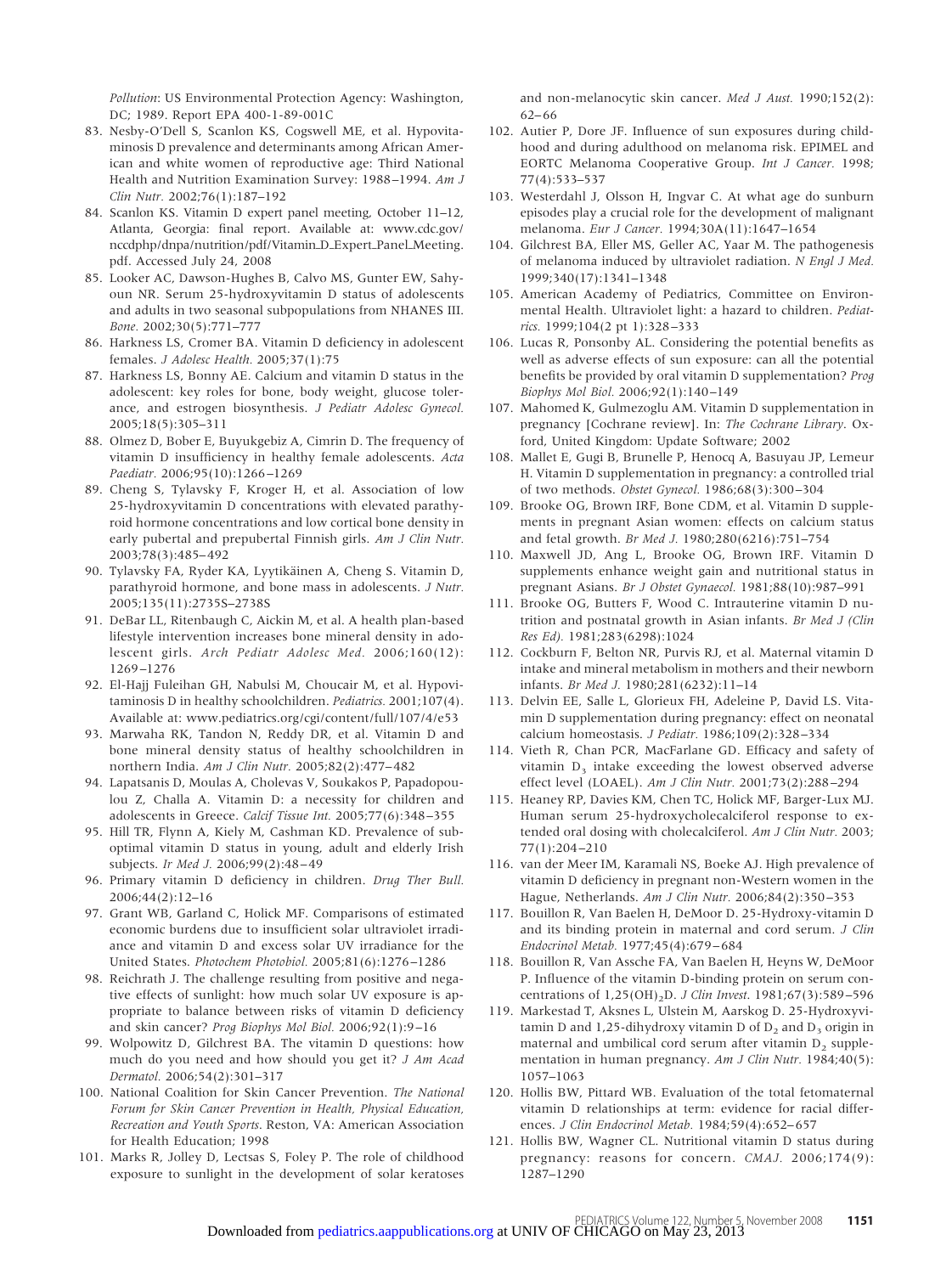- 122. Mannion C, Gray-Donald K, Koski K. Association of low intake of milk and vitamin D during pregnancy with decreased birth weight. *CMAJ.* 2006;174(9):1273–1277
- 123. Javaid MK, Crozier SR, Harvey NC, et al. Maternal vitamin D status during pregnancy and childhood bone mass at age 9 years: a longitudinal study [published correction appears in *Lancet*. 2006;367(9521):1486]. *Lancet.* 2006;367(9504):36 – 43
- 124. Hyppönen E. Vitamin D for the prevention of preeclampsia? A hypothesis. *Nutr Rev.* 2005;63(7):225–232
- 125. Moncrieff M, Fadahunsi TO. Congenital rickets due to maternal vitamin D deficiency. *Arch Dis Child.* 1974;49(10): 810 – 811
- 126. Specker BL, Tsang RC, Hollis BW. Effect of race and diet on human milk vitamin D and 25(OH)D. *Am J Dis Child*. 1985; 139(11):1134 –1137
- 127. Cancela L, LeBoulch N, Miravet L. Relationship between the vitamin D content of maternal milk and the vitamin D status of nursing women and breastfed infants. *J Endocrinol.* 1986; 110(1):43–50
- 128. Hollis BW, Roos B, Draper HH, Lambert PW. Vitamin D and its metabolites in human and bovine milk. *J Nutr.* 1981; 111(7):1240 –1248
- 129. Greer FR, Hollis BW, Cripps DJ, Tsang RC. Effects of maternal ultraviolet B irradiation on vitamin D content of human milk. *J Pediatr.* 1984;105(3):431– 433
- 130. Daaboul J, Sanderson S, Kristensen K, Kitson H. Vitamin D deficiency in pregnant and breast-feeding women and their infants. *J Perinatol.* 1997;17(1):10 –14
- 131. Kreiter S. The reemergence of vitamin D deficiency rickets: the need for vitamin D supplementation. *AMB News Views Newsl.* 2001;7:1–5
- 132. Basile LA, Taylor SN, Wagner CL, Quinones L, Hollis BW. Neonatal vitamin D status at birth at latitude 32 degrees 72 : evidence of deficiency. *J Perinatol.* 2007;27(9):568 –571
- 133. Saadi H, Dawodu A, Afandi B, Zayed R, Benedict S, Nagelkerke N. Efficacy of daily and monthly high-dose calciferol in vitamin D-deficient nulliparous and lactating women. *Am J Clin Nutr.* 2007;85(6):1565–1571
- 134. Ala-Houhala M, Koskinen T, Terho A, Koivula T, Visakorpi J. Maternal compared with infant vitamin D supplementation. *Arch Dis Child.* 1986;61(12):1159 –1163
- 135. Kramer M, Kakuma R. *The Optimal Duration of Exclusive Breastfeeding: A Systematic Review*. Geneva, Switzerland: World Health Organization; 2002
- 136. Gartner LM, Morton J, Lawrence RA, et al. Breastfeeding and the use of human milk. *Pediatrics.* 2005;115(2):496 –506
- 137. Chantry C, Howard C, Auinger P. Full breastfeeding duration and associated decrease in respiratory tract Infection in US Children. *Pediatrics.* 2006;117(2):425– 432
- 138. Greer FR. Issues in establishing vitamin D recommendations for infants and children. *Am J Clin Nutr.* 2004;80(6 suppl): 1759S–1762S
- 139. Gessner BD, deSchweinitz E, Petersen KM, Lewandowski C. Nutritional rickets among breast-fed black and Alaska Native children. *Alaska Med.* 1997;39(3):72–74, 87
- 140. Gessner BD, Plotnik J, Muth PT. 25-Hydroxyvitamin D levels among healthy children in Alaska. *J Pediatr.* 2003;143(4): 434 – 437
- 141. Ziegler EE, Hollis BW, Nelson SE, Jeter JM. Vitamin D deficiency in breastfed infants in Iowa. *Pediatrics.* 2006;118(2): 603– 610
- 142. Ho ML, Yen HC, Tsang RC, Specker BL, Chen XC, Nichols BL. Randomized study of sunshine exposure and serum 25 (OH)D in breast-fed infants in Beijing, China. *J Pediatr.* 1985; 107(6):928 –931
- 143. Mozolowski W. Jedrzej Sniadecki (1768 –1883) on the cure of rickets. *Nature.* 1939;143(January 21):121
- 144. Armas L, Hollis BW, Heaney RP. Vitamin  $D_2$  is much less effective than vitamin D<sub>3</sub> in humans. *J Clin Endocrinol Metab*. 2004;89(11):5387–5391
- 145. Barrueto F Jr, Wang-Flores HH, Howland MA, Hoffman RS, Nelson LS. Acute vitamin D intoxication in a child. *Pediatrics.* 2005;116(3). Available at: www.pediatrics.org/cgi/content/ full/116/3/e453
- 146. Assessment of nutrient requirements for infant formulas. *J Nutr.* 1998;128(11 suppl):i–iv, 2059S–2293S
- 147. Tsang R, Zlotkin S, Nichols B, Hansen J. *Nutrition During Infancy: Principles and Practice*. 2nd ed. Cincinnati, OH: Digital Education Publishing; 1997
- 148. Hanley DA, Davison KS. Vitamin D insufficiency in North America. *J Nutr*. 2005:135(2)332–337
- 149. Whiting SJ, Calvo MS. Overview of the proceedings from Experimental Biology 2005 Symposium: Optimizing Vitamin D Intake for Populations With Special Needs: Barriers to Effective Food Fortification and Supplementation. *J Nutr*. 2006;136(4):1114 –1116
- 150. Rajakumar K, Fernstrom JD, Janosky JE, Greenspan SL. Vitamin D insufficiency in preadolescent African-American children. *Clin Pediatr (Phila).* 2005;44(8):683– 692
- 151. Lanou AJ, Berkow SE, Barnard ND. Calcium, dairy products, and bone health in children and young adults: a reevaluation of the evidence. *Pediatrics.* 2005;115(3):736 –743
- 152. Gordon CM, DePeter KC, Feldman HA, Grace E, Emans SJ. Prevalence of vitamin D deficiency among healthy adolescents. *Arch Pediatr Adolesc Med.* 2004;158(6):531–537
- 153. Du X, Greenfield H, Fraser DR, Ge K, Trube A, Wang Y. Vitamin D deficiency and associated factors in adolescent girls in Beijing. *Am J Clin Nutr.* 2001;74(4):494 –500
- 154. Abrams SA, Griffin IJ, Hawthorne KM, Gunn SK, Gundberg CM, Carpenter TO. Relationships among vitamin D levels, parathyroid hormone, and calcium absorption in young adolescents. *J Clin Endocrinol Metab.* 2005;90(10):5576 –5581
- 155. Bischoff-Ferrari HA, Dietrich T, Orav EJ, Dawson-Hughes B. Positive association between 25(OH)D levels and bone mineral density: a population-based study of younger and older adults. *Am J Med.* 2004;116(9):634 – 639
- 156. Greer FR, Krebs NF, American Academy of Pediatrics, Committee on Nutrition. Optimizing bone health and calcium intakes of infants, children, and adolescents. *Pediatrics*. 2006; 117:578 –585
- 157. Bowman SA. Beverage choices of young females: changes and impact on nutrient intakes. *J Am Diet Assoc*. 2002;102: 1234
- 158. Fisher JO, Mitchell DC, Smiciklas-Wright H, Mannino ML, Birch LL. Meeting calcium recommendations during middle childhood reflects mother-daughter beverage choices and predicts bone mineral status. *Am J Clin Nutr*. 2004;79: 698 –706
- 159. Aris RM, Merkel PA, Bachrach LK, et al. Guide to bone health and disease in cystic fibrosis. *J Clin Endocrinol Metab*. 2005;90: 1888 –1896
- 160. Mikati MA, Dib L, Yamout B, Sawaya R, Rahi AC, Fuleihan Gel-H. Two randomized vitamin D trials in ambulatory patients on anticonvulsants. Impact on bone. *Neurology*. 2006; 67:2005–2014
- 161. Valsamis HA, Arora SK, Labban B, McFarlane SI. Antiepileptic drugs and bone metabolism. *Nutr Metab (Lond)*. 2006;3:36
- 162. Martínez J, Bartoli F, Recaldini E, Lavanchy L, Bianchetti M. A taste comparison of two different liquid colecalciferol (vitamin D<sub>3</sub>) preparations in healthy newborns and infants. *Clin Drug Investig.* 2006;26(11):663– 665
- 163. Daniels SR, Greer FR. Lipid screening and cardiovascular health in childhood. *Pediatrics*. 2008;122(1):198 –208